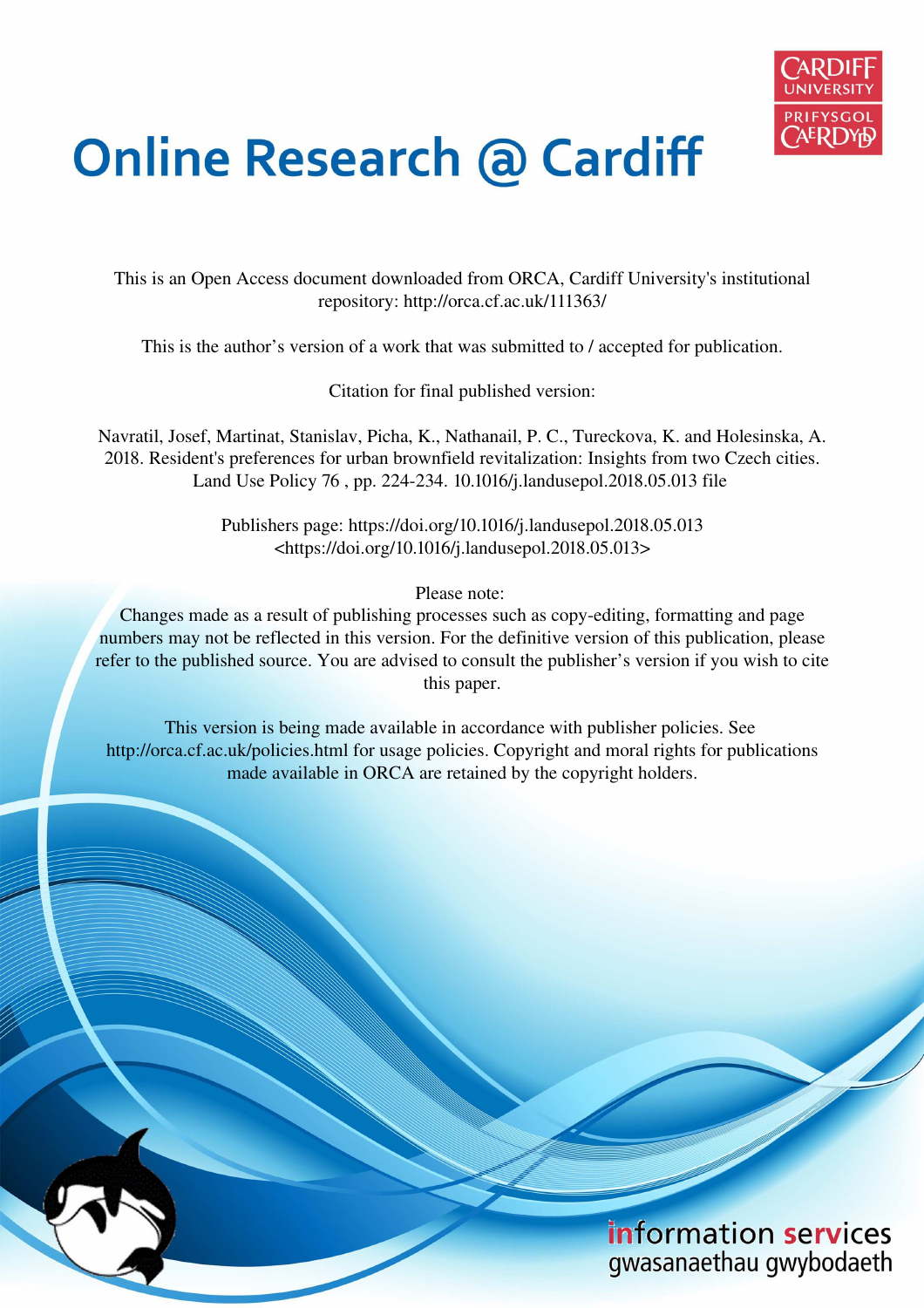This is pre-publication author-version of a manuscript which has been published in Land Use Policy, (Accepted:  $7<sup>th</sup>$  May, 2018)

The manuscript did undergo copyediting, typesetting, and review of the resulting proof before it was published in its final form. To find or request access to the final version, please see the link <https://doi.org/10.1016/j.landusepol.2018.05.013>

Navratil, J., Picha, K., Martinat, S., Nathanail, P.C., Tureckova, K., Holesinska, A. (2018). Resident's preferences for urban brownfield revitalization: Insights from two Czech cities. Land Use Policy, doi.org/10.1016/j.landusepol.2018.05.013

## **Resident's preferences for urban brownfield revitalization: Insights from two Czech cities**

Josef NAVRATIL<sup>1</sup>, Kamil PICHA<sup>2</sup>, Stanislav MARTINAT<sup>3\*</sup>, Paul C. NATHANAIL<sup>4</sup>, Kamila TURECKOVA<sup>5</sup>, Andrea HOLESINSKA<sup>6</sup>

<sup>1</sup>Faculty of Agriculture, University of South Bohemia in České Budějovice, Studentská 1668,

370 05 České Budějovice, Czech Republic; phone: +420 389 032 756; e-mail:

josefnav@gmail.com

 $2^{2}$  Department of Trade and Tourism, Faculty of Economics, University of South Bohemia in

České Budějovice, Studentská 13, 370 05 České Budějovice, Czech Republic; phone:

+420 389 032 706; e-mail: kpicha@ef.jcu.cz

 $3*$  (Corresponding author) School of Geography and Planning, Cardiff University, Glamorgan Building, King Edward VII Avenue, Cardiff, CF10 3WA, United Kingdom; phone: +44 737 99 13679; email: martinats@cardiff.ac.uk

<sup>4</sup> School of Geography, University of Nottingham, University Park, Nottingham

NG7 2RD, United Kingdom; phone: +44 115 95 14098; e-mail:

[paul.nathanail@nottingham.ac.uk](mailto:paul.nathanail@nottingham.ac.uk)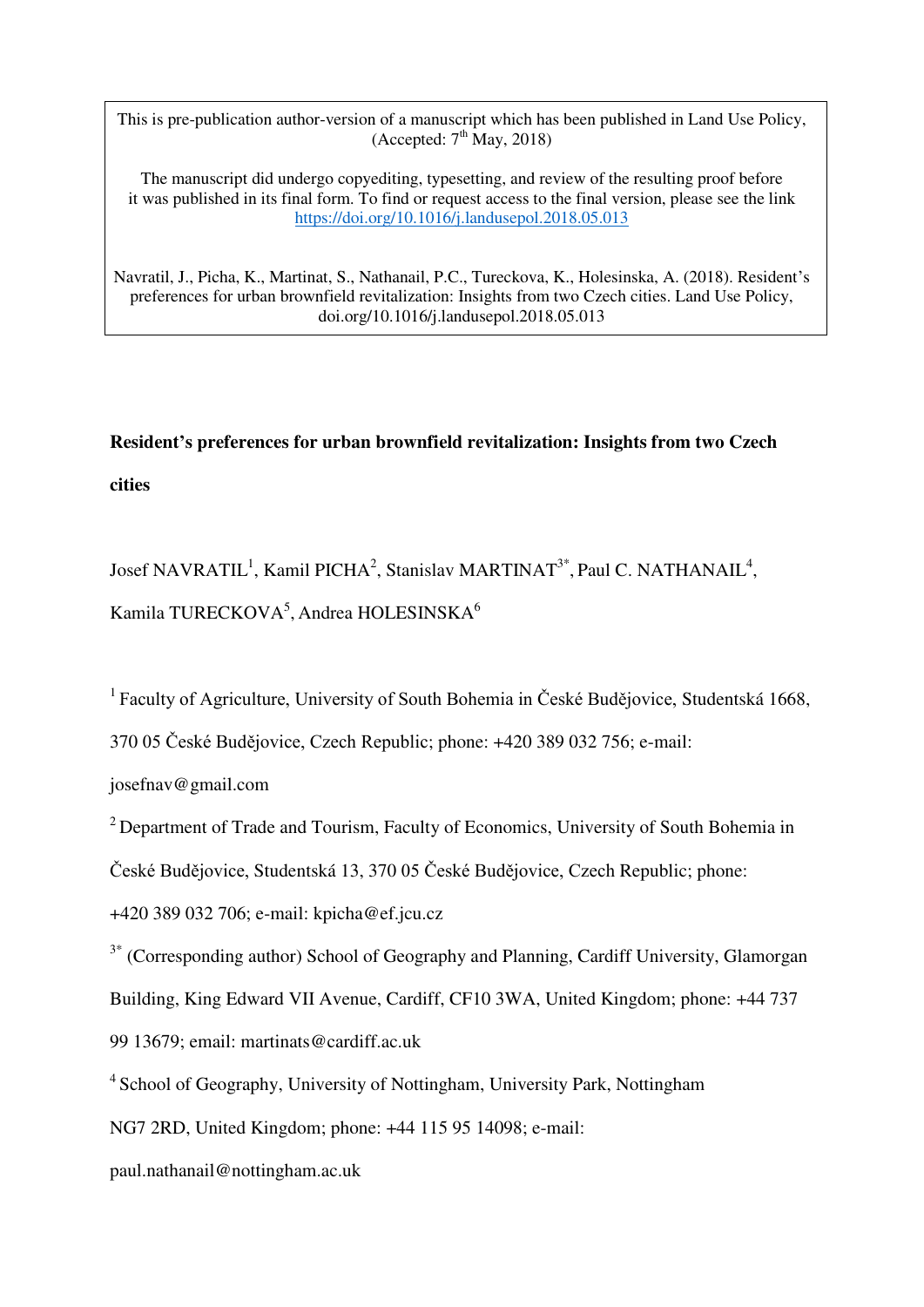<sup>5</sup> Department of Economics and Public Administration, School of Business Administration in Karviná, Silesian University in Opava, Univerzitní nám. 1934, 733 40; phone: +420 596 398 301; e-mail: tureckova@opf.slu.cz

 $6$  Faculty of Economics and Administration, Masaryk University, Lipová 41a, 602 00 Brno, Czech Republic; email: [Andrea.Holesinska@econ.muni.cz](mailto:Andrea.Holesinska@econ.muni.cz) 

#### **Abstract:**

Residents' preferences are one of the factors in deciding how brownfields should be revitalized. We compare the views of residents in a city with many brownfields (Karviná) with those in a city with only few brownfields (České Budějovice). We assessed the preferences of residents for four global regeneration alternatives (refurbishment, demolition, open space, (re)development) in three different areas of a city (city centre, inner city, city outskirts). A one percent population sample of two post-socialistic cities in the Czech Republic, was used for the comparison. Positive preferences towards brownfield regeneration were confirmed. We found spatial differences in preferences between refurbishment and demolition of brownfields in each city area: demolition was preferred for inner city brownfields whereas refurbishment was preferred in the city centre and outskirts. Differences were also identified between the two cities: residents of the brownfield rich city preferred demolition, whereas residents of the city with few brownfields preferred refurbishment. Creating new public open space, for residents′ recreation, was given a lower importance within the city centre and a higher significance in outskirts. With the support of a combined ANOVA model, significant differences in residents' preferences were found for distinct types of regeneration with regards to the cities' character, the location of brownfields within the city and residents′ proximity.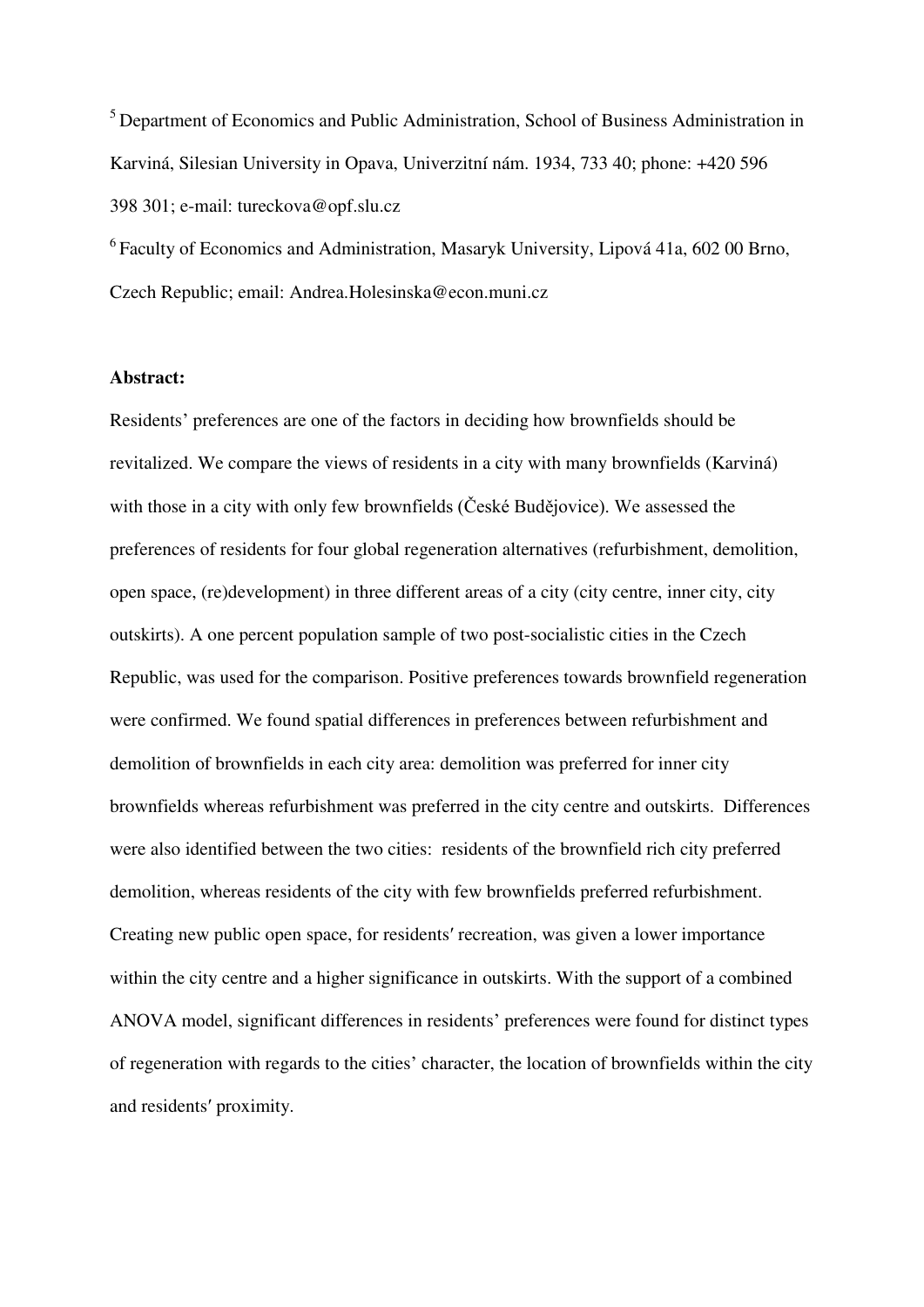**Keywords:** brownfields; revitalization; recreation grounds; demolition; refurbishment;

development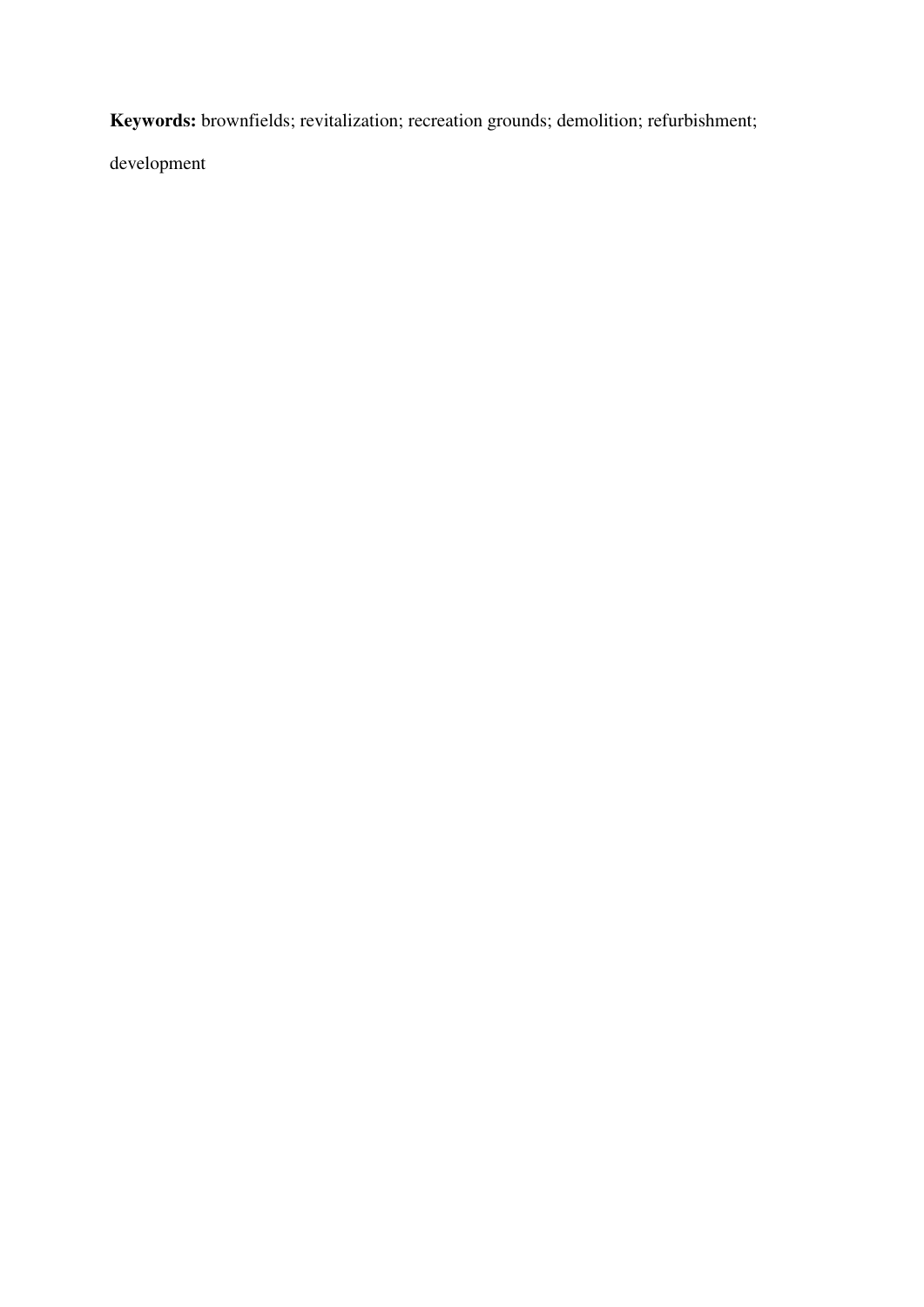#### **1. Introduction**

A brownfield is a site that has been affected by the former uses of the site or surrounding land, is derelict or underused, mainly in fully or partly developed urban areas, requires intervention to bring it back to beneficial use, and may have real or perceived contamination problems (CEN, 2014). In our study, we focus on abandoned and underused, but not necessarily postindustrial or even contaminated, locations or buildings that are awaiting a new use.

Brownfields present significant social as well as environmental problems worldwide (Thornton, Franz, Edwards, Pahlen, & Nathanail, 2007), recognized by the international community (UN, 2015) and the European Union (EC, 2012). Brownfields have diverse origins, are spread throughout the land, but are particularly important topic in densely urbanized areas, especially in cities (Burinskiene, Bielinskas, Podviezko, Gurskiene, & Maliene, 2017). The level of brownfield regeneration reflects the cultural and economic maturity of a country, region, town or village as it reflects the sustainable development strategies of places (Wedding & Crawford-Brown, 2007). However, there are often conflicts of interest (Alexandrescu et al., 2017; Dair & Williams, 2006; Rizzo et al., 2015). Tools to resolve conflicts between stakeholder interests and sustainable development goals are rare (Bartke et al., 2016).

Previous studies have shown that the location of inner-city brownfields influences the type of regeneration (Bjelland, 2004; Temelova, 2007). The regeneration type may, or may not, accord with the opinions of local residents (De Sousa, 2006) and sustainability (Bleicher & Gross, 2010). However the opinions of local residents should be taken into account in planning of brownfield regeneration (Meyer & Lyons, 2000), especially where regeneration is co-funded from public funds (Rizzo et al., 2015).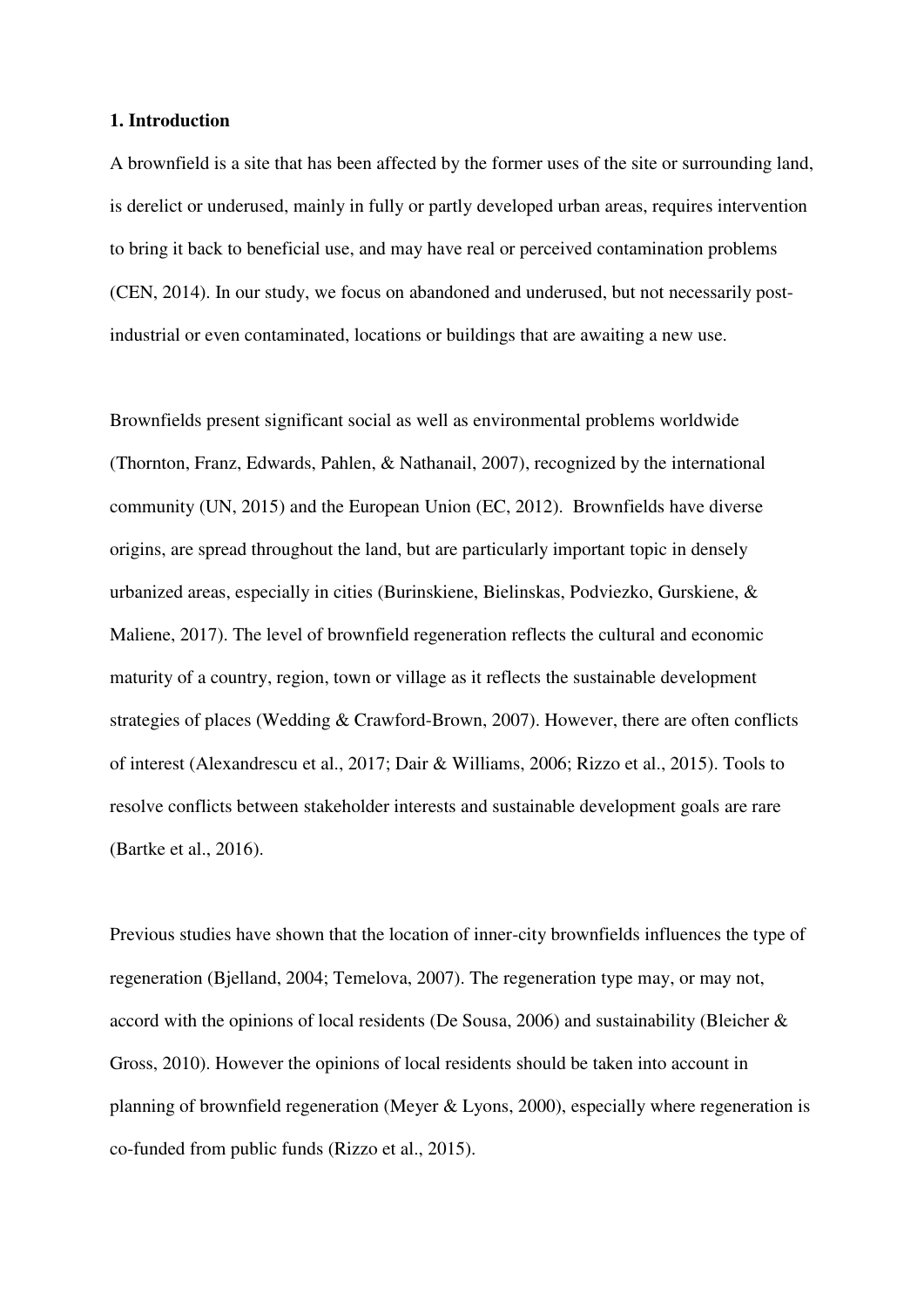This **paper assesses** the influence of three spatial factors (location of brownfields within a city; location of inhabitants within a city; cities with different amounts of brownfields) on the preferences of city dwellers for alternative types of brownfield regeneration.

#### **2. Background and hypotheses**

We will present main concepts of the issue we are dealing with and state our hypotheses in the following subsections.

#### **2.1 Reuse of brownfields**

Brownfields are often seen as barriers in the contemporary city's structure limiting an area's development (Raco & Henderson, 2006). Alternatively they could be viewed as potential sites for demolition through to retaining their current, albeit temporary, form and many options in between (Johnson, Glover, & Stewart, 2009). The most socially convenient option seems to be keeping historically valued brownfields as part of the heritage of a bygone industrial era (Berg & Stenbro, 2015). Other options are demolition and landscaping to create green spaces (De Sousa, 2003) or demolition followed by new development, a common and economically driven option (Kunc, Klusacek, Martinat, & Tonev, 2012). However brownfields in the form of abandoned areas have a cooling effect on the micro climate of a city and their redevelopment can lead to urban densification and a loss of cooling effects (Koch, Bilke, Helbig, & Schlink, 2018).

Therefore, **our first hypothesis (H1) is**: resident preferences for the four basic types of regeneration (refurbishment, demolition for development, demolition for creating green spaces, keeping the current state) are influenced by different factors.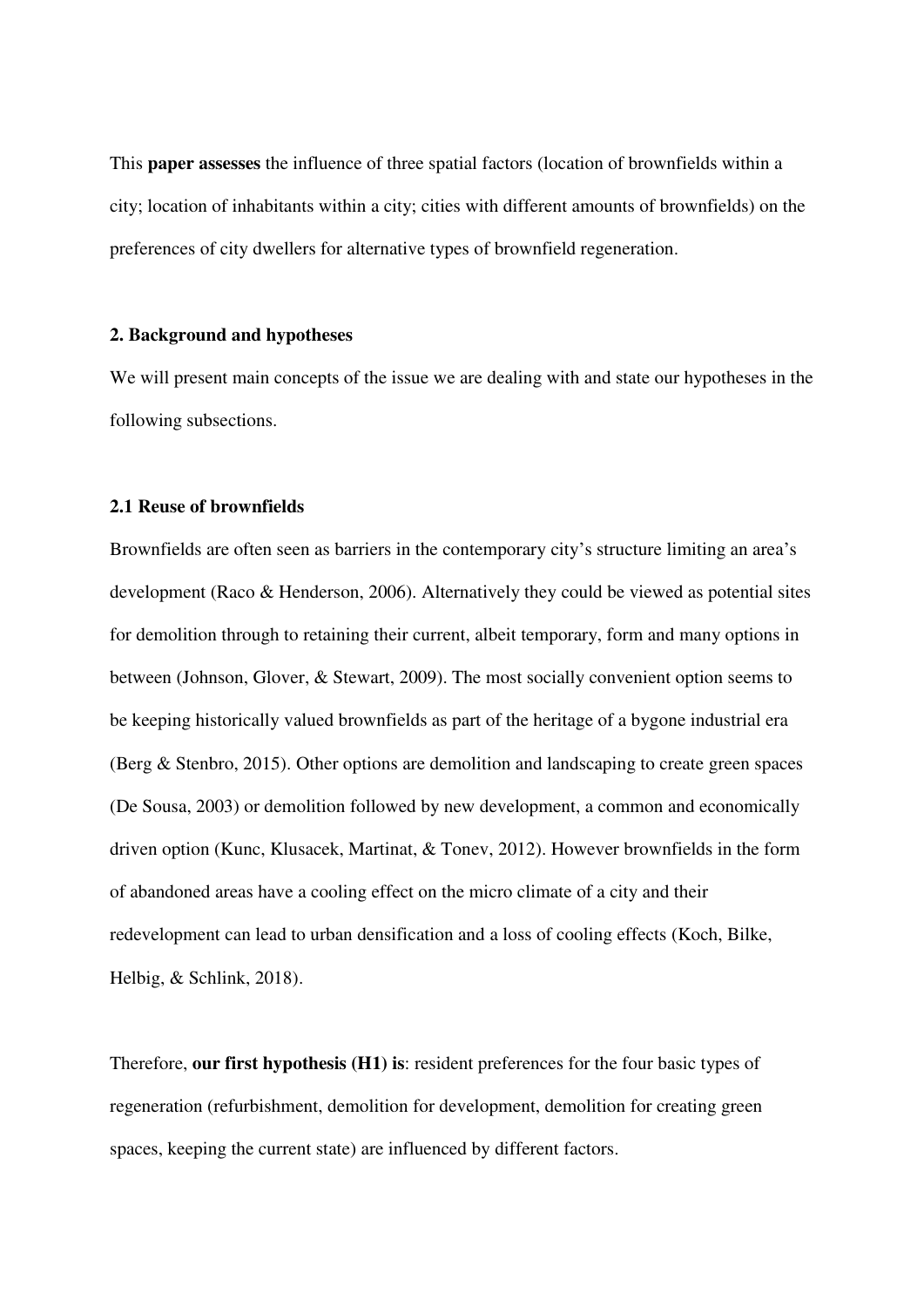#### **2.2 Brownfield location within city**

The variability in the level of brownfield regeneration is viewed differently in various parts of city.

The central parts of a city are often the most attractive and hence the areas where regeneration will most likely involve redeveloping brownfields for housing (Haggett, 2001). This corresponds with re-urbanisation trends in Central and Eastern Europe (CEE) countries (Buzar et al., 2007). After suburbanization (as mentioned above), the gentrification processes occurred in CEE cities (Kovacs, Wiessner, & Zischner, 2013; Marcinczak, Gentile, & Stepniak, 2013). During the late  $19<sup>th</sup>$  and early  $20<sup>th</sup>$  centuries industrial sites were established surrounding the city-centre. However the dynamic growth of cities during the  $20<sup>th</sup>$  century saw them become integrated into the densely urbanised inner city (Frantal et al., 2015). Outside the inner-city (Krzysztofik, Runge, & Kantor-Pietraga, 2012) brownfields covering extensive areas emerged from various former uses, including: brick pits, quarries, transit depots, waste/sludge fields or agriculture.

**Our second hypothesis (H2) is**: brownfield location within a city affects residents′ preferences for alternative types of regeneration.

### **2.3 Spatial factors influencing attitudes of residents towards brownfields regeneration**

Scholars emphasize public participation in urban planning process for redevelopment of brownfields (Bartke & Schwarze, 2015; Loures, Panagopoulos, & Burley, 2016). Particularly for the reason, that the local residents, who are the foundation of urban democracy, are affected by the redevelopment the most – especially economically (van Duijn, Rouwendal,  $\&$ Boersema, 2016), socially (Simis, Awang, & Arifin, 2016) or environmentally (Doick,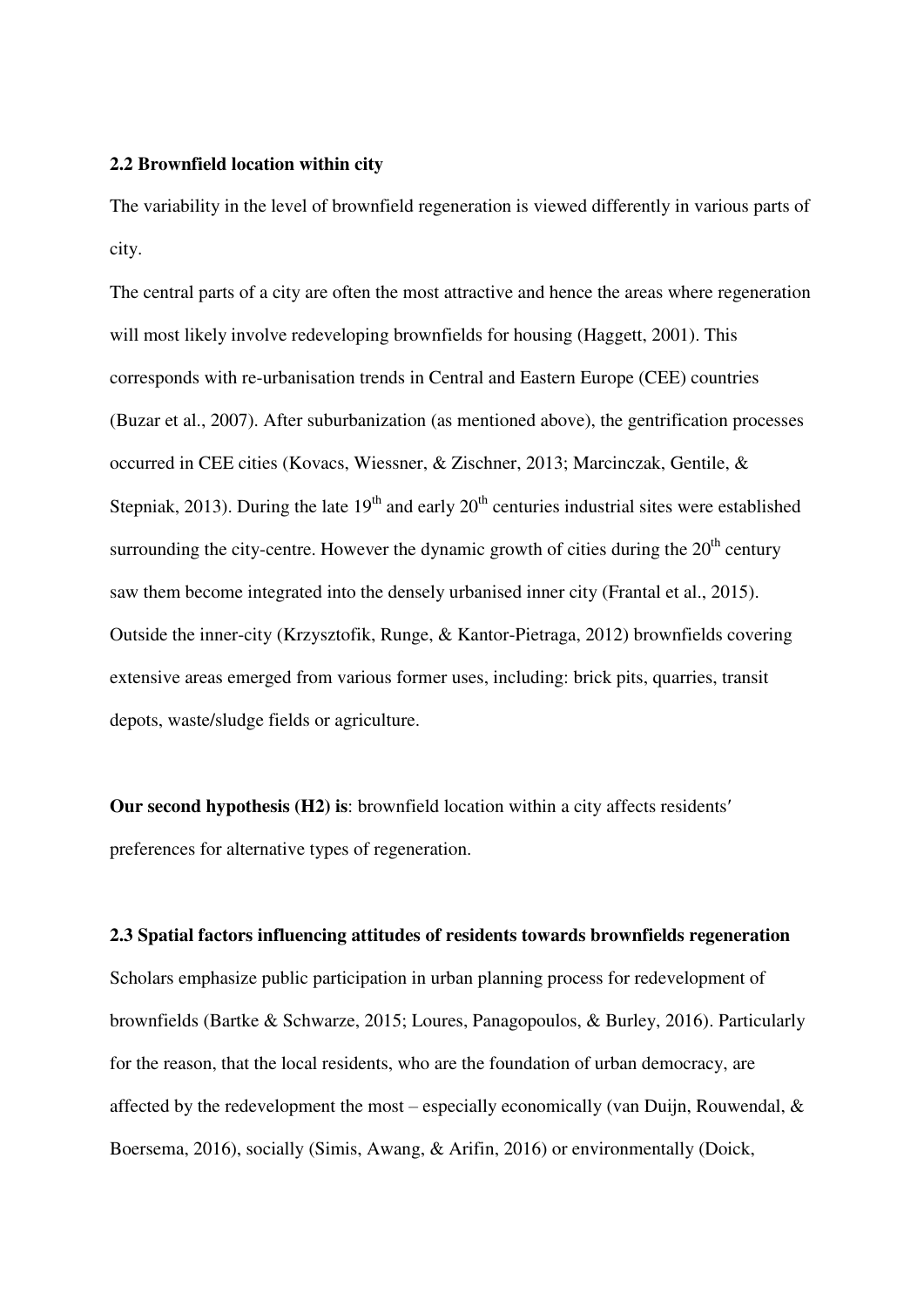Sellers, Castan-Broto, & Silverthorne, 2009). Determining residents′ preferences for regeneration alternatives is of great importance for this process (Glumac, Han, & Schaefer, 2015; Haase, Wolff, & Rink, 2018). Opinions of residents or visitors, with the exception of brownfield development into recreational grounds (Zhang & Klenosky, 2016), is mentioned rather sparsely in brownfield redevelopment literature.

In one of the research project, Loures concluded that community attitudes to brownfield regeneration projects are positive and creating multifunctional areas is the most preferred (Loures et al., 2016). While 'hard' redevelopment (i.e. some form of building or infrastructure) is preferred by the investors, 'soft' re-uses of brownfields (i.e. forms of use that do not involve substantial construction) are also sought after and are of wider environmental, social or economic value (Bardos et al., 2016). Nevertheless, any alternative of revitalisation is positively appraised by the respondents (Maliene, Wignall, & Malys, 2012), even though long-term residents can view any 'change' as a potential threat to the existing social relations (Raco, Henderson, & Bowby, 2008).

According to residents, general attributes of regeneration project should be: mobility and accessibility, use of renewable energies, environmental education, economic redevelopment, and safety/security (Loures et al., 2016). The differences in the perception of particular projects were studied on four types of dissimilar megaprojects among groups of residents coming from economically different backgrounds (rich and poor) and also from different geographical (close and far) areas in Rotterdam (Doucet, van Kempen, & van Weesep, 2011a). Spatial proximity was found to be the key factor affecting the perception of particular revitalisation project, similarly to local context (Doucet, van Kempen, & van Weesep, 2011b).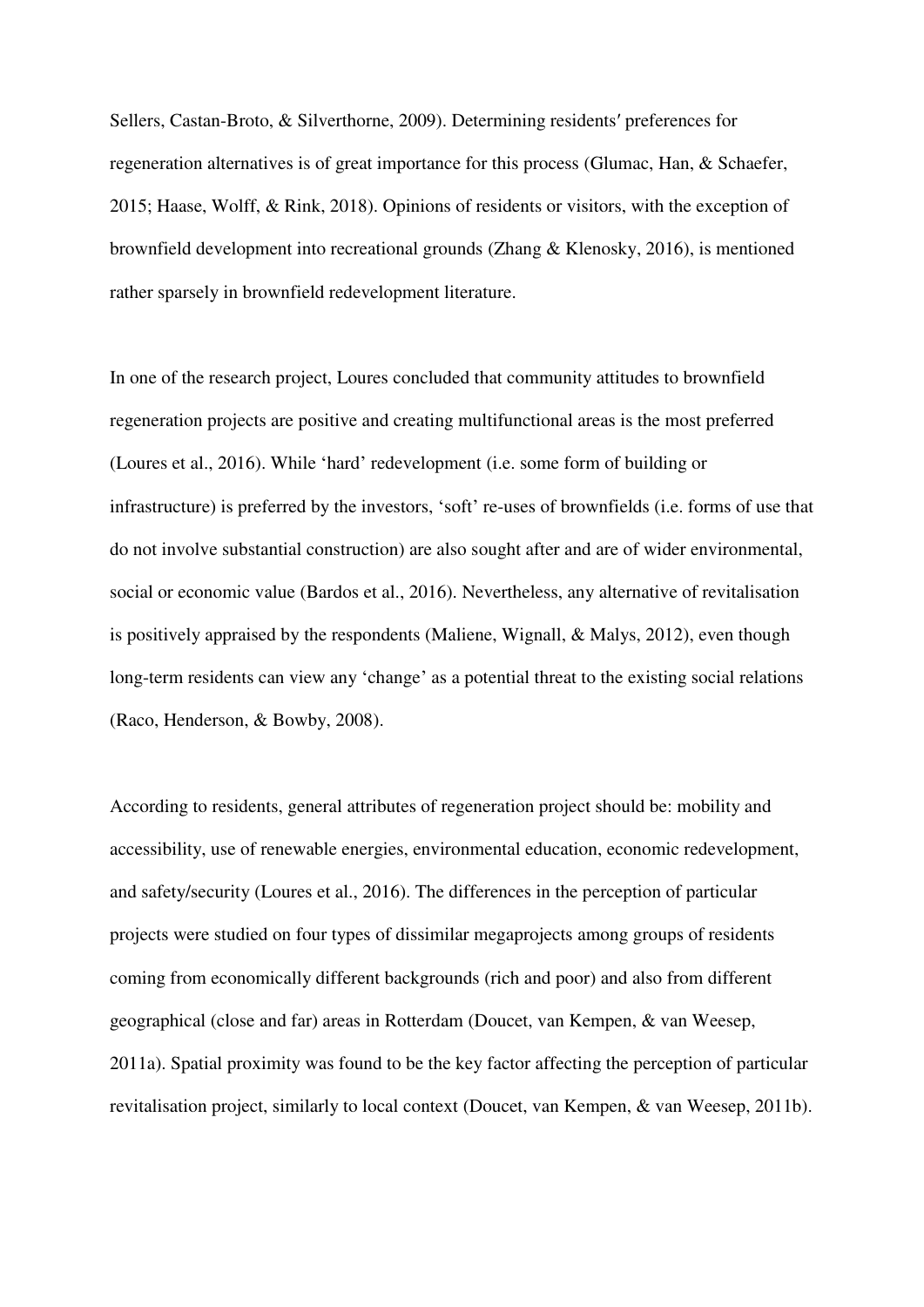Similarly in the example of 'industrial forests' (which means abandoned areas of larger industrial or mining brownfields left free to secondary succession going towards reforestation of this area without removing of facilities) in Germany, Franz and colleagues points out the differences in preferences of , identical' revitalisations in a single area (Franz, Gueles, & Prey, 2008). In summary, previous studies draw attention to the location impacts as well as the proximity of residents to the revitalised brownfield and also the influence on the specific location within the city (Rink & Arndt, 2016).

Based on these findings we formulated a **third hypothesis (H3)**: place of residence affects the preferences of revitalisation alternatives in different parts of city.

#### **2.4 Brownfields in post-socialistic cities**

Brownfields are not a new phenomenon within the cityscape. It is natural that some abandoned sites and buildings appear during an economic cycle, their use no longer corresponds to the needs of the present time and place and uses are continuously replaced by more useful activities (Moss, 2003). This dynamic space utility is apparent in the history of spatial development of towns and cities (Swyngedouw, Moulaert, & Rodriguez, 2002). Specific circumstance sets in, when there is a great increase in abandoned sites in a relatively short time and small space (Ling, Handley, & Rodwell, 2007). This situation arose in CEE countries in the 1990s (Alexandrescu, Martinat, Klusacek, & Bartke, 2014; Frantal et al., 2015; Janeckova Molnarova, Skrivanova, Kalivoda, & Sklenicka, 2017; Kabai, 2017; Krzysztofik, Tkocz, Sporna, & Kantor-Pietraga, 2016; Reisinger, Kecskés, & Czakó, 2017; Van der Horst, Martinat, Navratil, Dvorak, & Chmielova, 2018) as a result in transition from a centrally planned economy into free market economy, which was followed by the collapse of number of ineffective businesses (Frantal et al., 2013). The trend was strengthened by de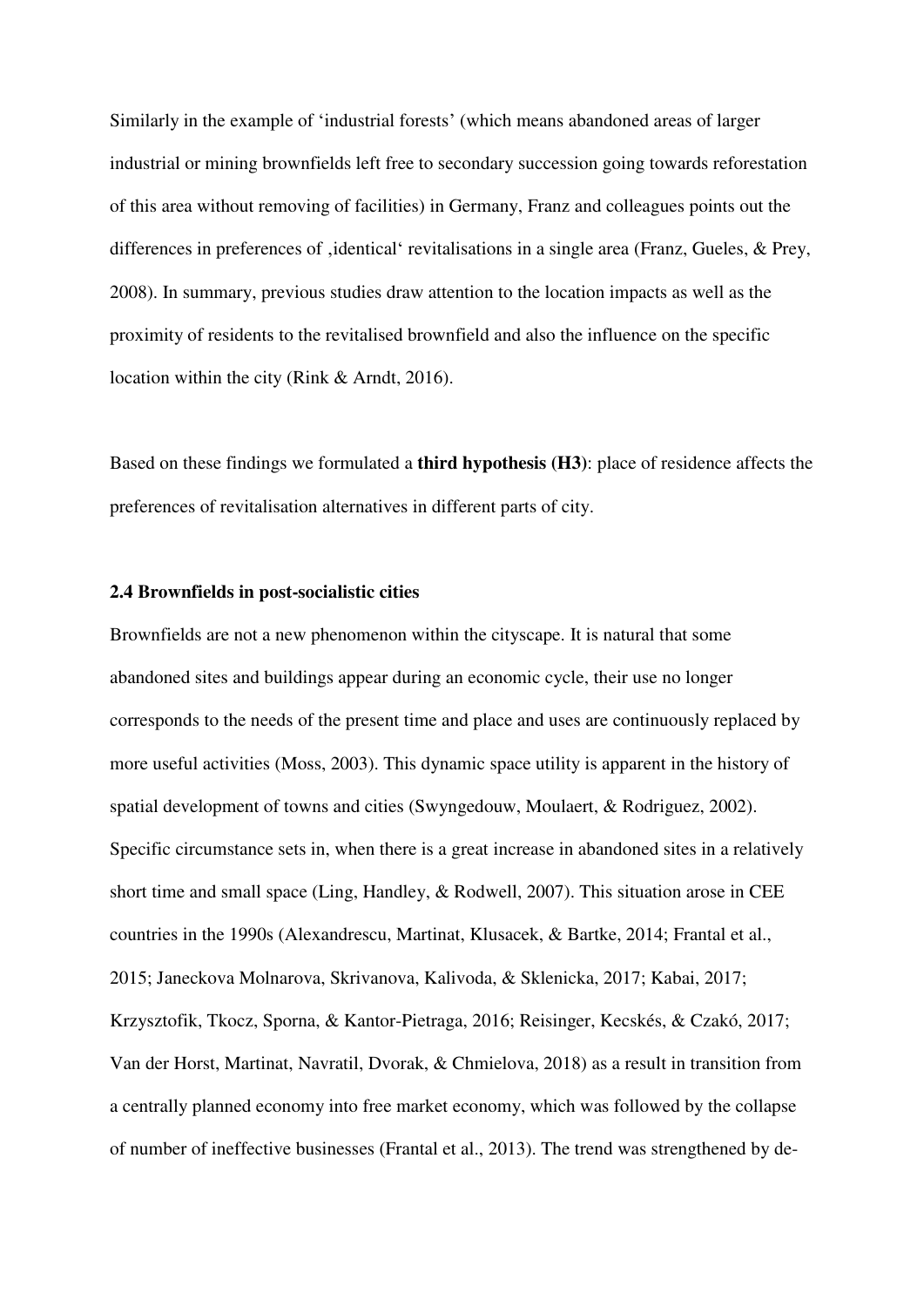industrialisation trends across the globe as various industrial activities gradually relocated to countries with lower labour costs. Also, since the 1990s, there has been apparent strong tendencies of city residents particularly in large cities to move to the suburbs (Berkes, 2016; Maly & Mulicek, 2016). The result of these trends is, for example in the Czech Republic, the existence of more than 10 thousand unused sites that take up more than 30 thousand hectares of land (Kunc, Martinat, Tonev, & Frantal, 2014).

The distribution of these sites across the country and within individual cities is highly uneven (Frantal et al., 2013). Particular city was found to be important factor regarding perception of brownfield regeneration – the results of a comparative study between same types of brownfields in the UK and Germany (Maliene et al., 2012) showed the same direction of preferences but different levels of 'satisfaction' between cultural environments of UK and Germany. As the number and extent of brownfields varies among cities, the perception of its regeneration varies, too (Kunc et al., 2014). However, testing this differences is still missing (Martinat, Navratil, Picha, Tureckova, & Klusacek, 2017).

Thus our **fourth hypothesis (H4)** is: preferences vary between cities with different level of extent of brownfield regeneration.

#### **2.5 Involvement with brownfield regeneration**

The obstacle of brownfield regeneration preference studies is that such preferences are influenced by the residents′ involvement with brownfield regeneration (Rizzo et al., 2015). Despite authors slight disagreement on the involvement definition (Arora, 1982), involvement is usually understood in two levels such as the cognitive notion of information processing and a state of activation (Garcia, Olea, Ponsoda, & Scott, 1996). Thus, it has both affective and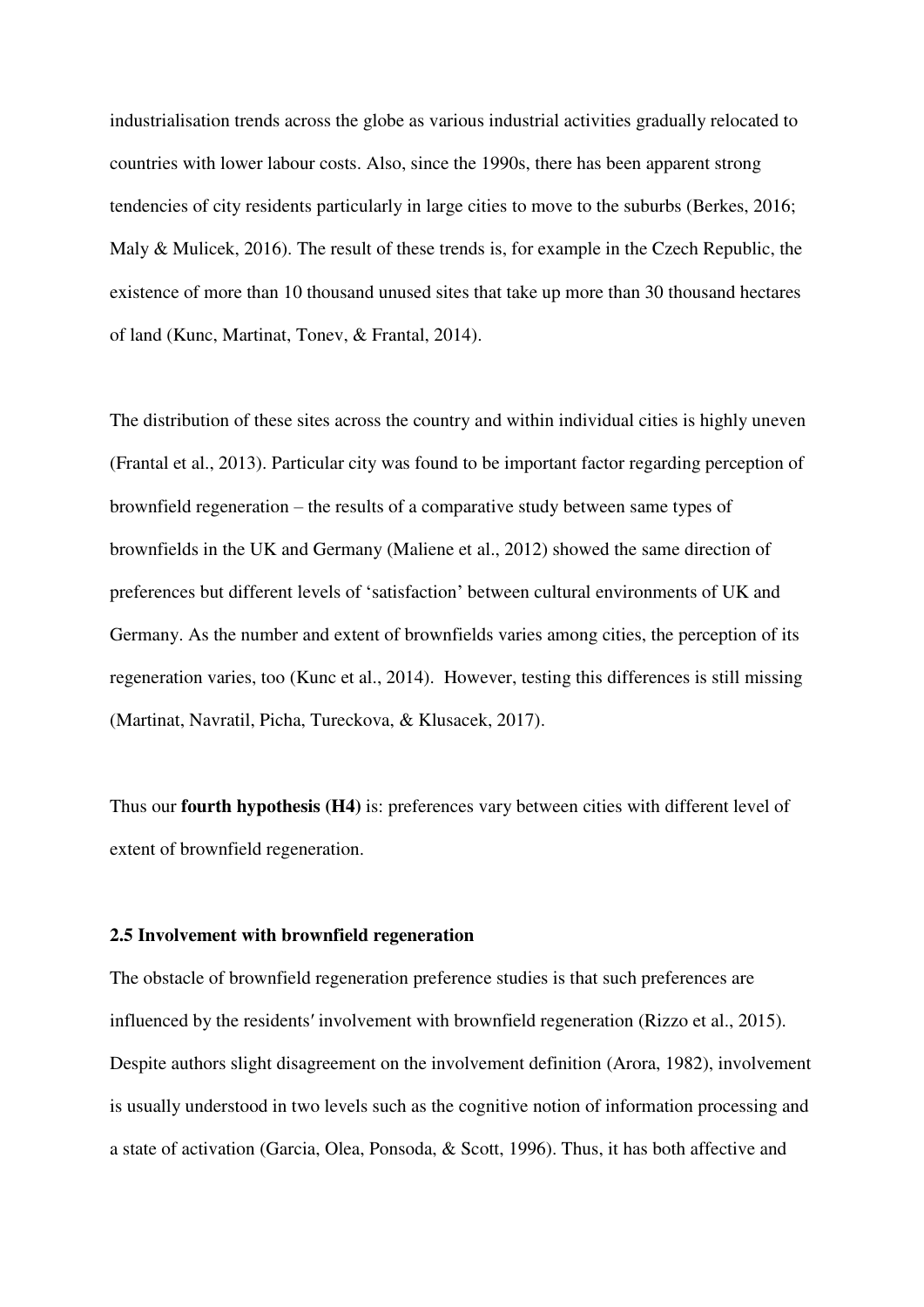cognitive faces and is related to the personal relevance of an issue (Zaichkowsky, 1986). Involvement has a motivational force, it influences information searching, processing and saving (Bauer, Sauer, & Becker, 2006). It is an important factor in decision-making and behaviour (Peattie & Peattie, 2009). It has been shown that involvement acts as a moderator among the construct of the theory of planned behaviour (Hegner, Fenko, & Teravest, 2017). Different levels of involvement though leads to different preferences. Therefore, if we were to compare preferences, **involvement consistency should firstly be tested**.

#### **3. Material and Methods**

Data necessary to comply with set target were acquired through primary research – by direct questioning – as the preferences of local residents were of our main interest for this paper. The data had to be collected to be able to study perception of different types of regeneration (= H1) and to test potential differences for those types among three categories, mentioned in literature, affecting the preference for brownfield regeneration – brownfield location within city  $(= H2)$ , the place of residence of respondents  $(= H3)$ , and city where the brownfield is localized (= H4). The approach is summarized in diagram (Figure 1).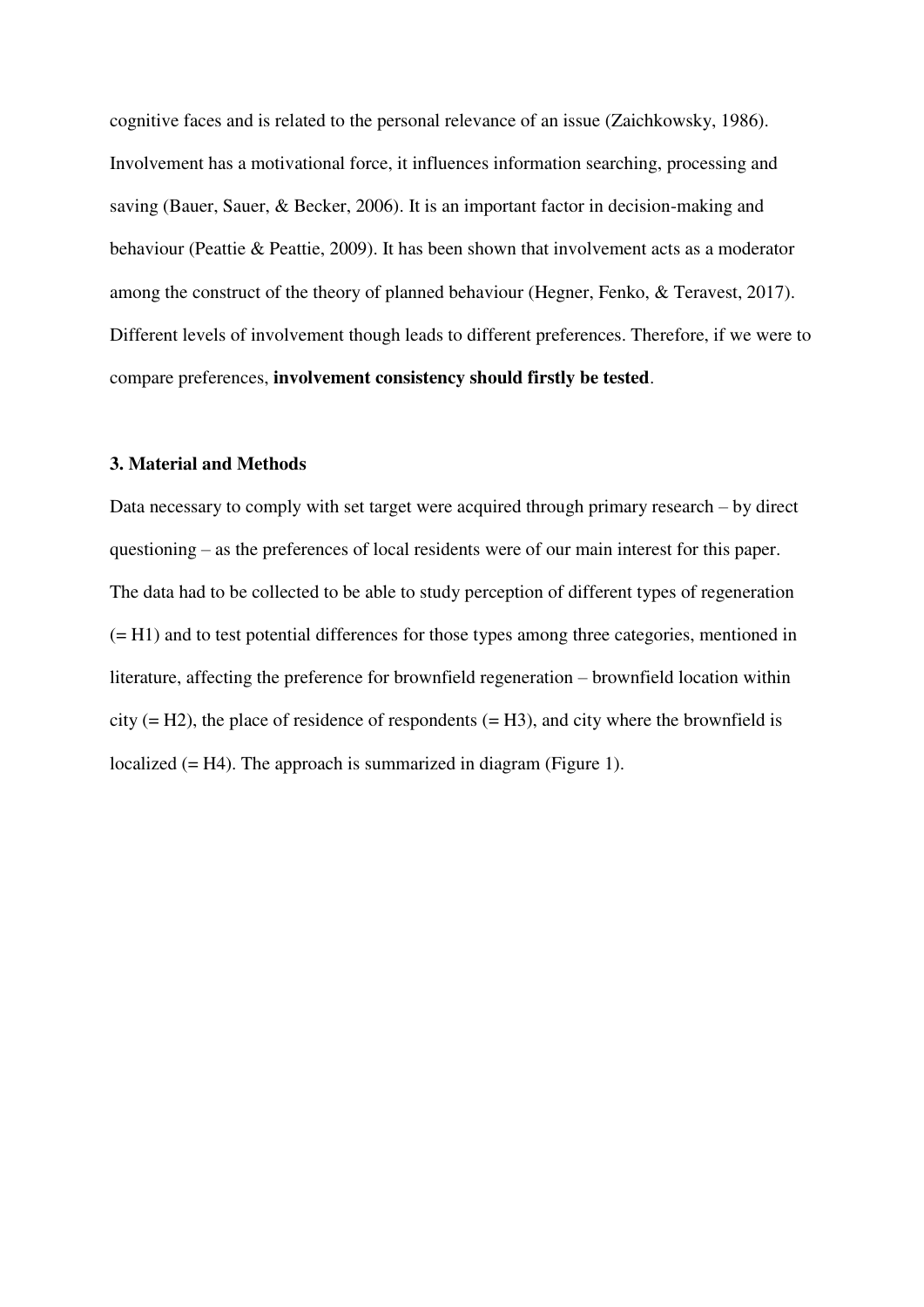

Figure 1. Conceptual visualization of tested hypotheses.

Credits: "Refurbishment" © Paris 16, CC BY-SA 4.0; "New buildings" © Dave Gandy, CC BY-SA 3.0; all other pictures are Public Domain under CC0.

#### **3.1 Questionnaires**

Questionnaires consisted of three main parts. The first was dedicated to study of **involvement** with the regeneration of brownfields. Involvement was assessed by using the standardized tool of ten bipolar adjectives measured on a 7-point scale. The revisited Personal Involvement Inventory Scale was used as its advantage is one-dimensionality as well as versatility of use (Zaichkowsky, 1994). The degree of the involvement of respondents was calculated by the mean of responses on all ten bipolar adjectives. Respondents were invited to evaluate their involvement with public financial support of abandoned brownfield sites in cities and surrounding areas.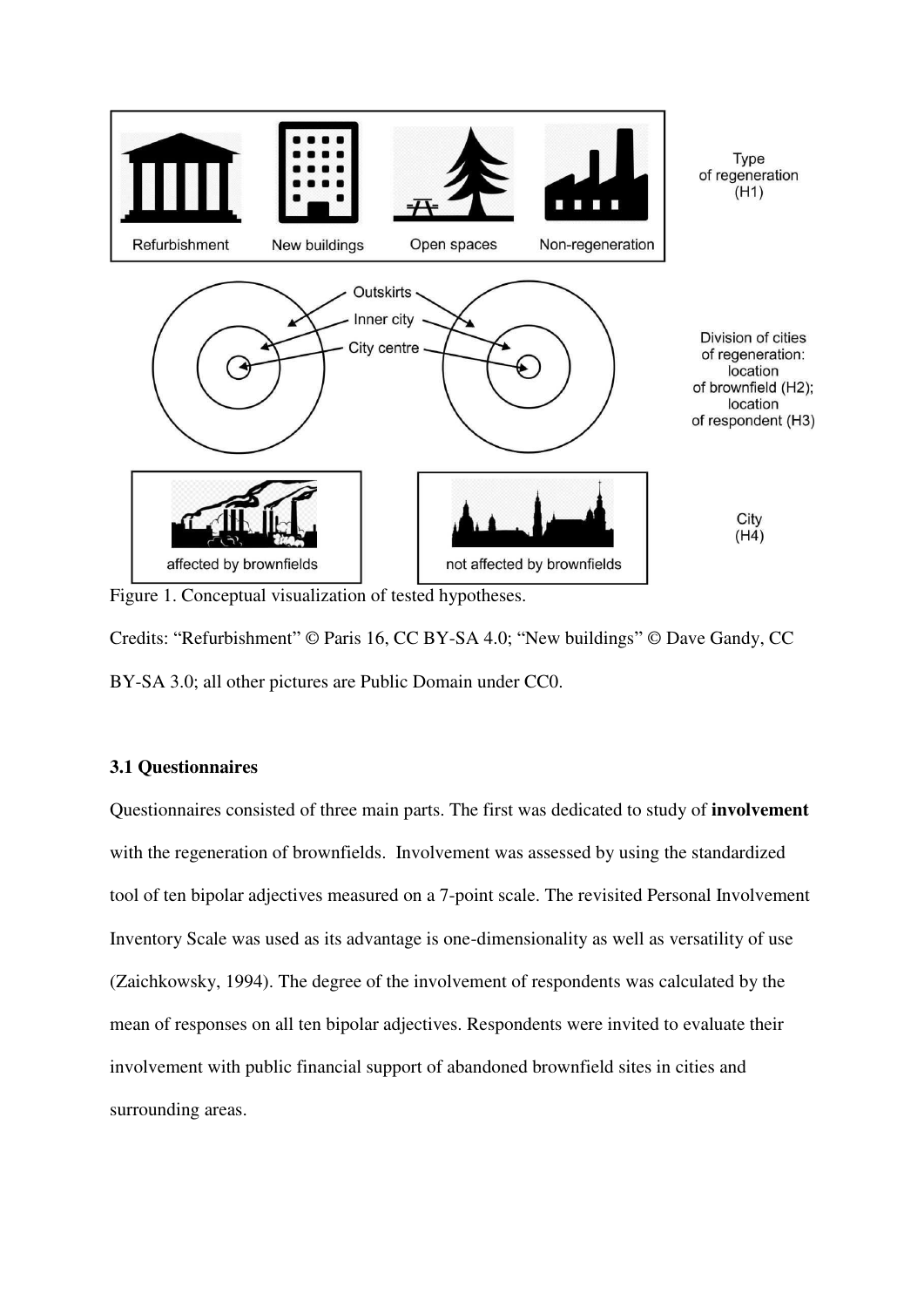The second part built up the main part of the questionnaire. Here, four **alternatives of brownfield regeneration (H1)** were identified from the literature (Figure 1, upper part):

- Refurbishment in build-up areas, renovating buildings to a state close to its historical image, in cases of sites within the city structure re-cultivating them into their 'natural' state.
- Demolition and redevelopment into a new building complex in built-up residential areas designed as homes, in other areas designed as complexes for industry and logistics use.
- Demolition and keeping open spaces in cases of sites, demolition of administrative buildings.
- Keeping current state of brownfield with no further use.

The questions were: Do you consider the regeneration '*each alternative from the four bullet points above'* appropriate? The preferences of each brownfield regeneration option were classified for each city area separately into a four level scale of possible answers  $1 =$  certainly not,  $2 = \text{most likely not}, 3 = \text{most likely yes}, 4 = \text{certainly yes}.$  The question on the four regeneration alternative was used three times – for each area of the city separately (to test H2). We have the city divided into three main tapes (Figure 1, middle part):

- city centre (historical centre with the closets surroundings with block of flats going back to  $19<sup>th</sup>$  century)
- $\bullet$  inner city (= areas surrounding the centre, including housing estate)
- urban location on the outskirts blending into rural structures of the city

The questionnaire was completed with third part – **identification questions** of gender, age, and level of education.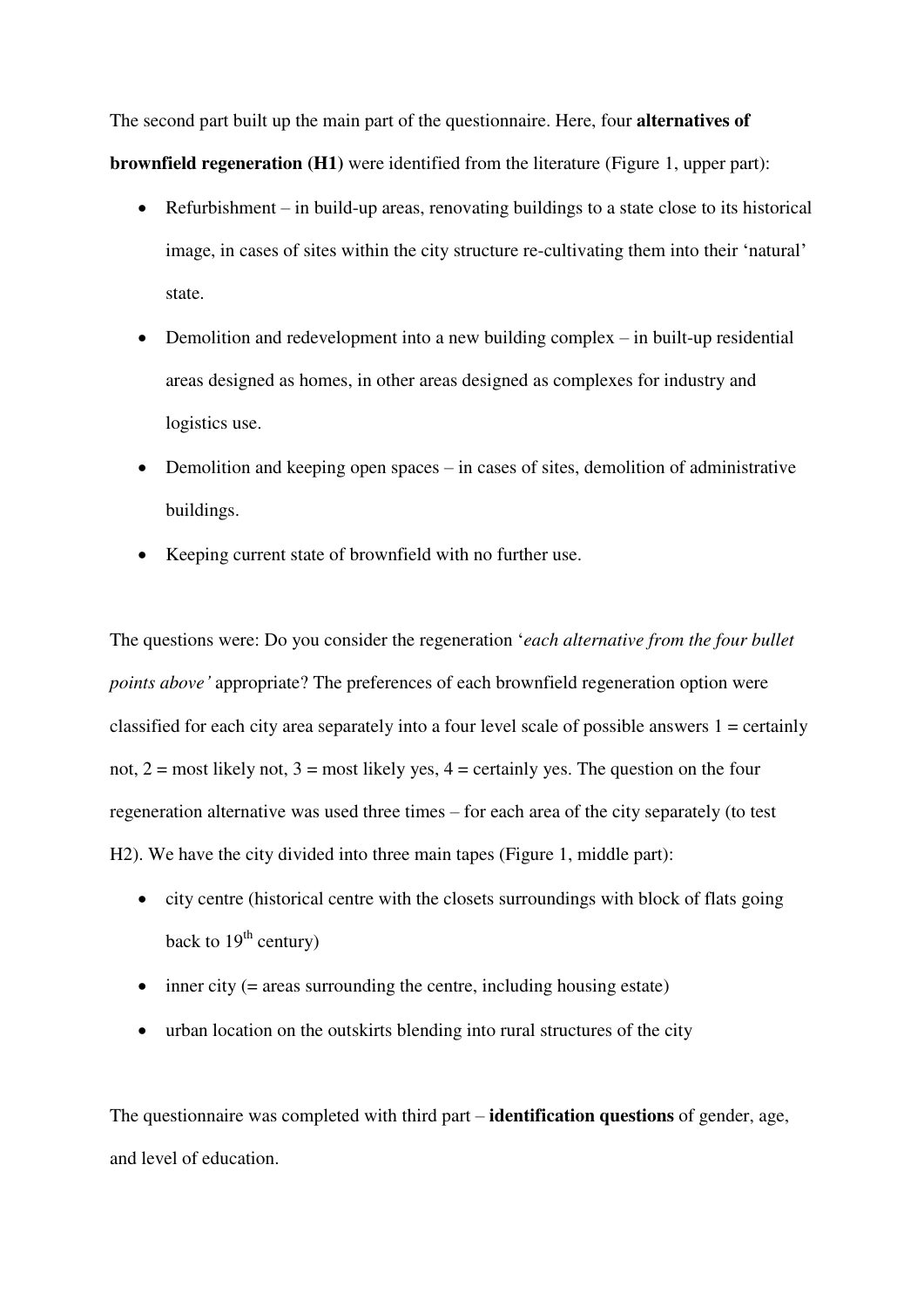#### **3.2 Selection process of respondents**

It was decided to gather a representative 1% sample of residents in each city (according to age categories, gender, and part of the city). To ensure validity of sample, a set of rules had to be applied.

The selection of respondents could not be carried out randomly but proportionally, because it is apparent from literature, that the place of residence fundamentally affects the preferred brownfield reuse (Rink & Arndt, 2016). Both cities were divided into three zones – city centre, inner city (= areas surrounding the centre, including housing estate) and urban location on the outskirts blending into rural structures of the city – this division was used to test H3 and is the same as for H2 (see section 3.1). Those zones were further broken down into smaller areas (with statistical data available  $=$  city districts). The number of residents approached in each area corresponded with the quotient of the number of residents in each selected area and the population of the city. The selection of respondents was also done by quota to correspond with the structure by gender and age categories limited to the population of 18 and above in both cities.

Questioning in each area was carried out in four randomly selected places in the city centre as well as in the inner city and two places on the outskirts (from a database of car parks and public transport network). Questioning, during work day morning and afternoon period, was carried out by trained interviewers in October and November 2015. Only the residents of each area were questioned.

#### **3.3 Characteristics of Czech case study**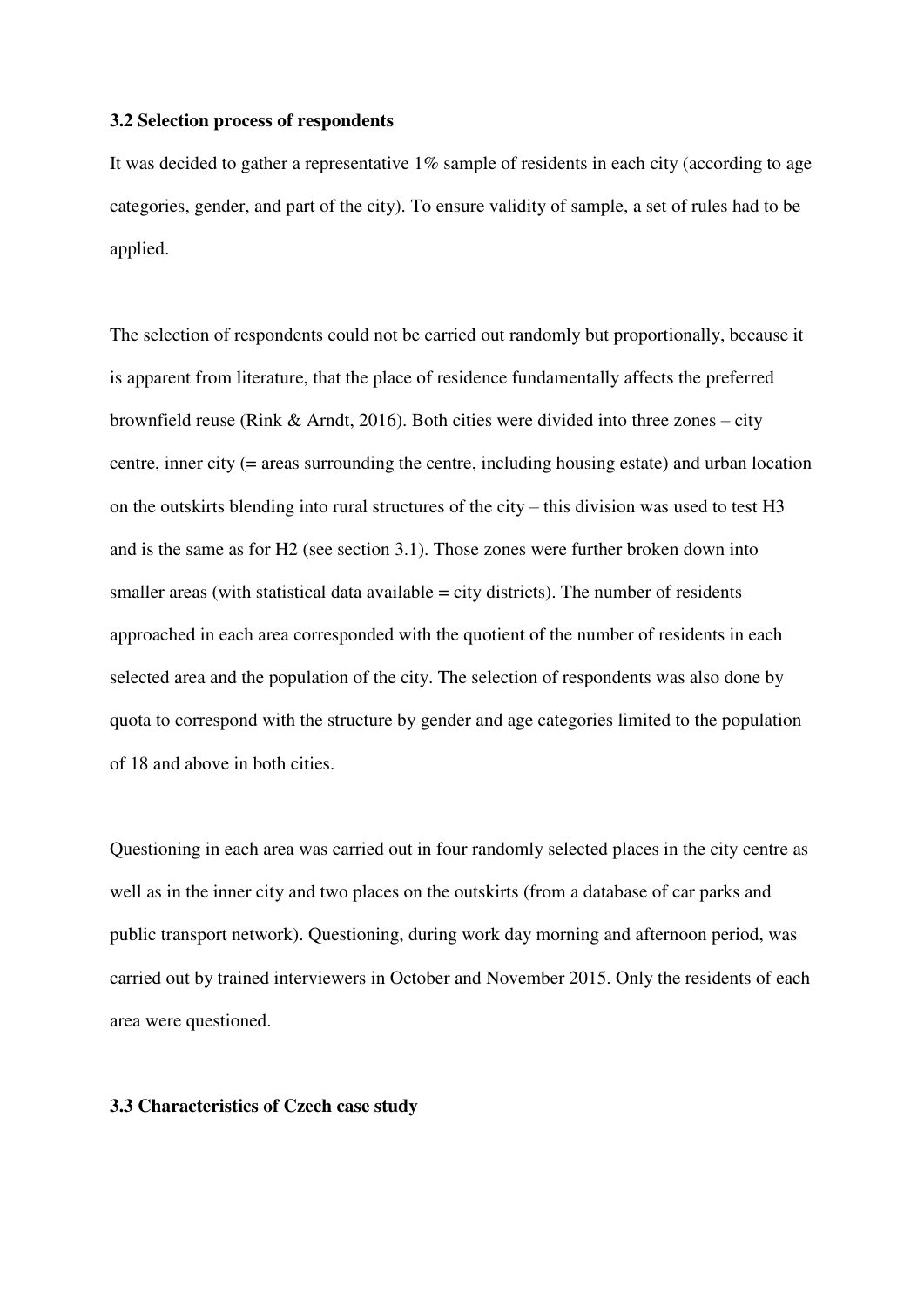Two cities (to test H4) were chosen so both would (1) come from one cultural environment – located in Czech Republic close to the borders, (2) were geographically distant – with insignificant direct links in social and economic matters, but (3) contrasted each other in the scale of brownfield regeneration challenge – first city with substantial numbers of brownfields and a small percentage of regenerated sites, the second city, with fewer brownfields and a high percentage of regenerated sites.

**Karviná was chosen as the typical city from the first group**. It is a regional centre in hinterlands of Ostrava (Nekolova, Hajek, & Novosak, 2016) with population of 55,000 (2017) located in the mining region in the eastern parts of the Czech Republic. Karviná has been significantly affected by heavy industry and mining during urban and social development for the last 150 years. The very recent development resulted in a massive decline in population (loss of around a third in the last three decades) and a high increase in the number of brownfields that used to provide various economic activities (mainly heavy industry and mining). Karviná is a shrinking city with many environmental problems (e.g. very high dust emissions). Karviná is known for its strong out-migration and high unemployment rate (more than 10 %; the average for the Czech Republic is circa 3 %). Coal mines, near the city, are currently still in operation, but mining should end by 2023. More than 20 brownfields are in almost all parts of the city (post-mining and agricultural brownfields are in distant locations on the outskirt of city, while post-industrial brownfields are located close to large housing estates, abandoned houses are also found within the city centre). There were several attempts to regenerate the local brownfields (e.g. Janeckuv mlyn, educational trails etc.). However, due to limited attractiveness for investors, most local brownfields are still awaiting a new use. In short, Karviná's brownfields are "C" sites using the CABERNET typology (CABERNET, 2006).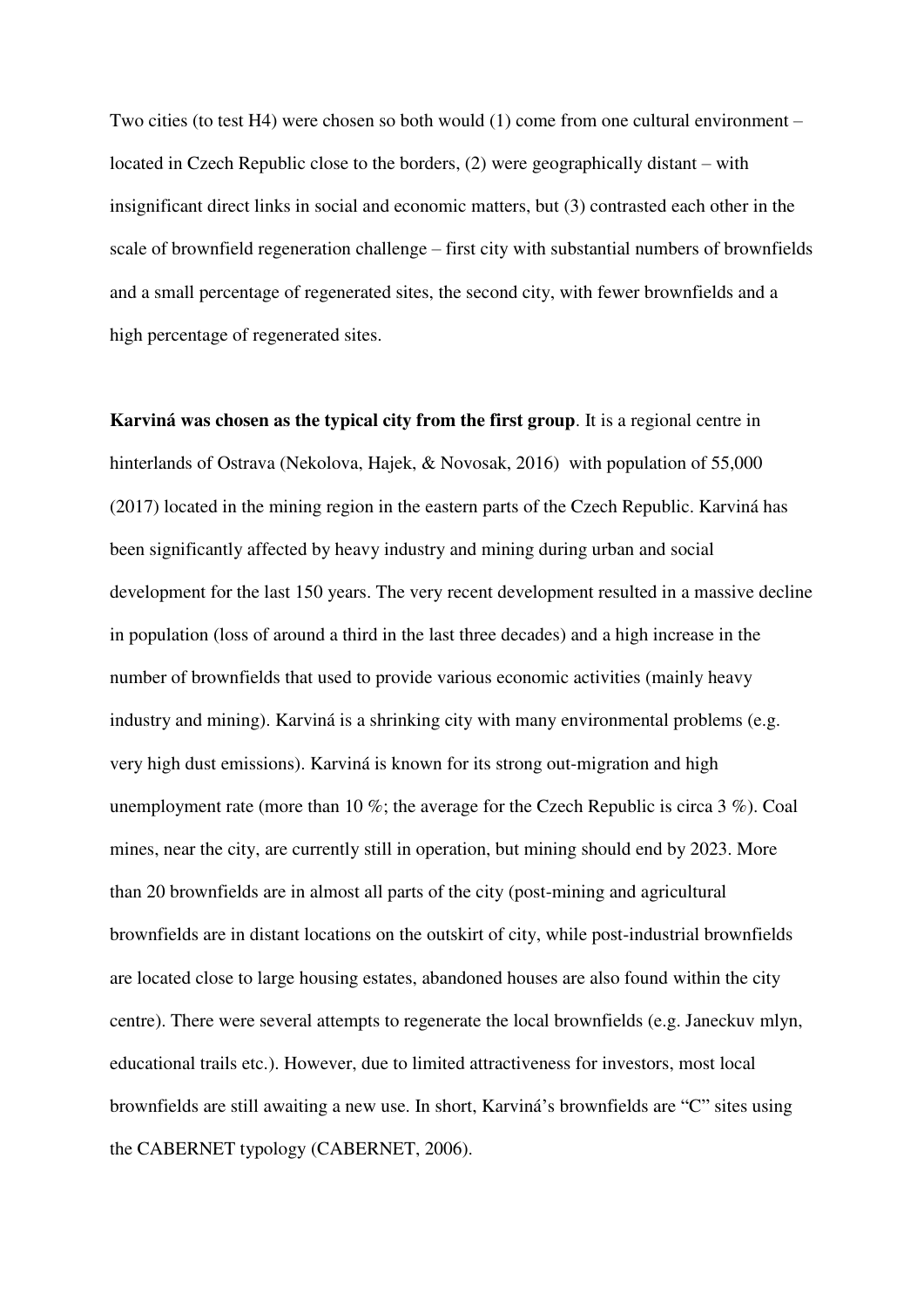**České Budějovice was chosen as representative for the second group.** It is a city located in an agricultural region of South Bohemia, Czech Republic. Nowadays, it is an important economic and regional centre of South Bohemia (population of 93,500 in 2017). Business activities have been influenced by its geographical location, natural resources and surrounding agricultural production. Since the  $19<sup>th</sup>$  century, the city has been going through a strong development of light industry (connected with agricultural production in rural surroundings and mining of graphite). Founded as a royal city, it hosted several military bases. Military development also carried on after World War II, during the communist period and throughout the regime of the centrally planned economy. Political and economic changes, after 1989, led to the end of military activities in the city and many large industrial companies closed due to the competitive market economy. Brownfields in České Budějovice comprise mostly former military sites (often very large) and abandoned industrial facilities. Brownfields on the outskirts are mostly former agricultural facilities. Several brownfields have already been successfully redeveloped into new shopping centres, administrative buildings or blocks of flats while others are being currently redeveloped. The population is stagnant. However, there is a slight out-migration to suburban areas or neighbouring villages. The unemployment rate is very low (below  $3\%$ ).

During the field research 935 respondents from České Budějovice and 559 from Karviná were asked to answer questions of our questionnaire (described in section 3.1). Refusal rate was 10.9 % in České Budějovice and 9.0 % in Karviná. Final number of collected responses was from 833 residents from České Budějovice and 497 in Karviná (Table 1).

Table 1. Demographics and socio-economic data of respondents in Karviná and České Budějovice.

z za nastavaným v České – Karviná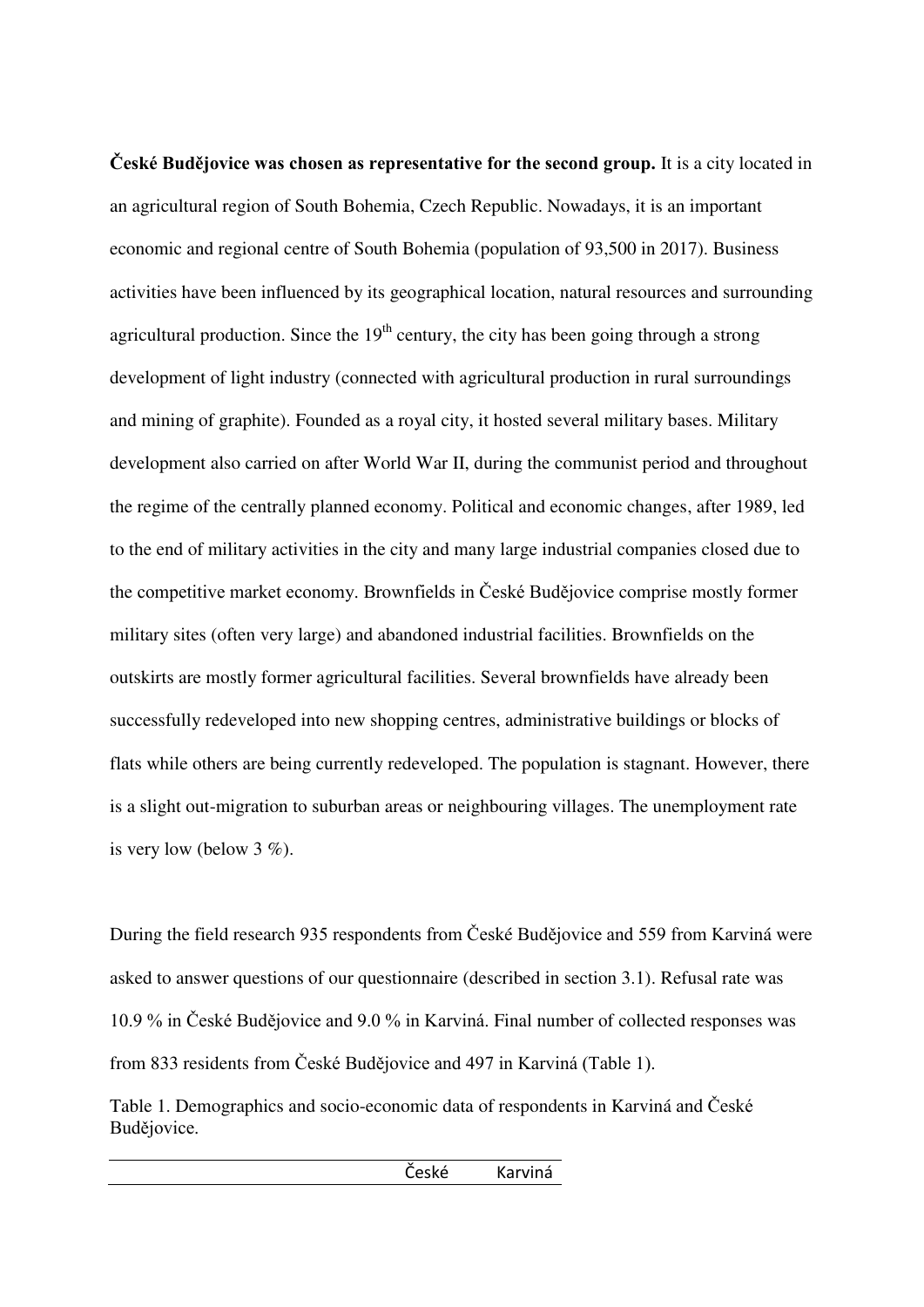|            |            | Budějovice  |             |
|------------|------------|-------------|-------------|
| n          |            | 833         | 497         |
| gender     | female     | 51.5%       | 53.9%       |
|            | male       | 48.5%       | 46.1%       |
| age (mean) |            | 42.18 years | 36.65 years |
| education  | elementary | 3.6%        | 5.0%        |
|            | secondary  | 65.3%       | 73.6%       |
|            | tertiary   | 31.1%       | 21.3%       |

#### **3.4 Statistical Analyses**

First, the suitability of data was tested; it means the potential differences in the involvement between cities and among location of respondents were tested. Two-factorial ANOVA was used with city (in tables referred as 'city '), location of respondent (in tables referred as 'respondent'), and non-additivity of city and location (in table referred as 'respondent\*city') as tested factors.

Then we could test the potential influence of the three factors (H2 – brownfield location, H3 – location of respondent, H4 – city) on preferences for each type of brownfield regeneration option (H1). Thus four three-factorial models were calculated – for  $(1)$  refurbishment,  $(2)$ demolition with development, (3) demolition with recreational grounds, and (4) keeping the current state. Brownfield location (H2), location of respondent (H3), and city (H4), are categorical independent variables, whereas preferences for each regeneration type are dependent variables. Hypotheses H2, H3, H4 were statistically tested for each type of regeneration type. H1 was not hypothesis for direct statistical testing – there was assessed the differences among the four models – if there was no difference, the models should identified the same factor and their combinations as statistically significant.

Combined model of factorial and repeated measures ANOVA was used to those four test. The influence of city and relevant place of residence as separate factors as well as its non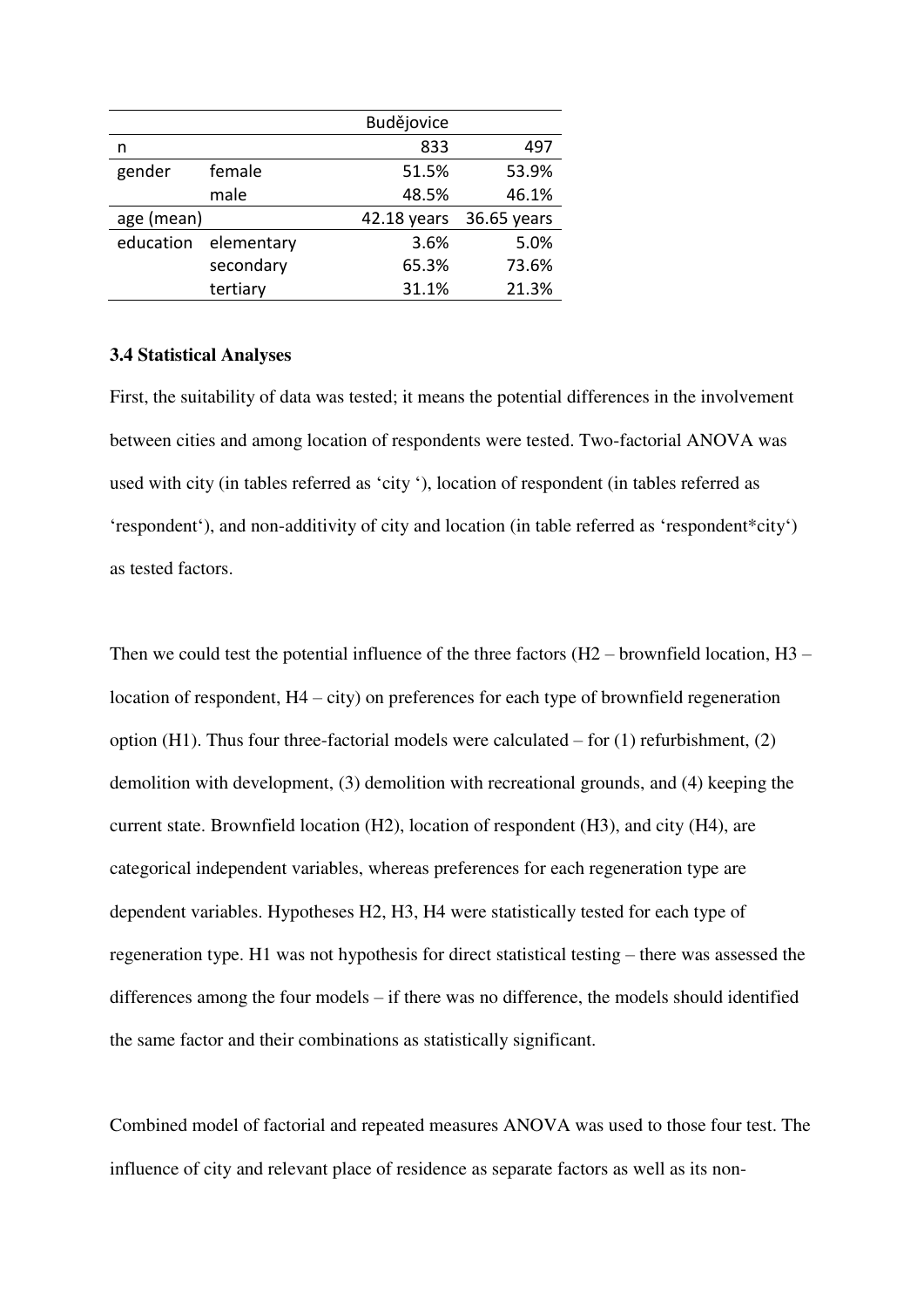additivity were analysed. The influence of brownfield location (in tables referred as 'BFslocation') was tested within those model, too. However, it is not possible to consider the location of brownfield in all three locations as mutually independent factor because each of the respondents decided for three areas of city. Therefore this factor was used as simple repeated measure (the degrees of freedom must be lowered). The non-additivity of this factor with the two other factors (city and relevant place of residence of respondent) was also tested. The results of those separate four thee-factorial combined ANOVA models were further tested for each factor and their combinations by the Tukey post hoc test for unequal number of n.

We can summarize the statistical approach as follows:

(A) Variable used:

- independent
	- o origin of respondent from the part of the city (3 levels: city centre, inner city, outskirts), in tables referred as 'respondent'
	- o location of brownfield (3 levels: city centre, inner city, outskirts), in tables referred as 'BFs-location'
	- o city of respondent (2 levels: Karviná, České Budějovice), in tables referred as 'city'
	- o combinations of the three previous factors, the non-additivity of each combination is symbolized in tables as '\*' sign
- dependent
	- o preferences for four type of brownfield regeneration (4-point scale, each respondent evaluate each brownfield regeneration type separately)
- (B) Statistical analyses: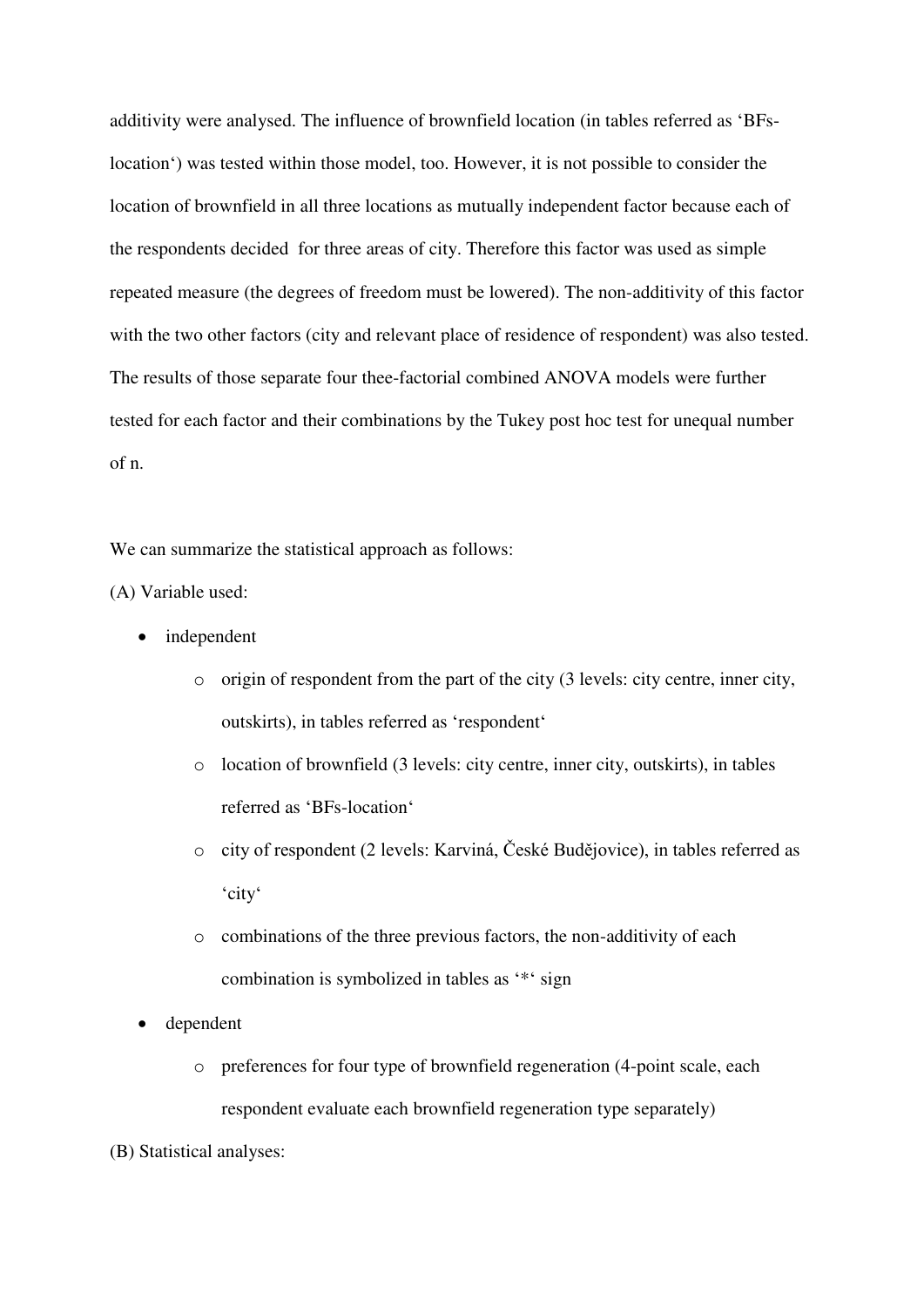• three-factorial combined ANOVA for each dependent variable (preference of refurbishment; preference of demolition and redevelopment into new buildings; preference of demolition and keeping open spaces; preference of brownfields nonregeneration)

(C) Reporting of results:

- tables
	- $\circ$  SS = sum of squares
	- $\circ$  d.f. = degrees of freedom
	- o MS = mean square; which is the ratio between sum of squares and degrees of freedom
	- $\circ$  F = the value of F-test; which is the ratio between appropriate mean squares for each test
	- $p =$  the value of statistical significance of respective value of F-test
- graphs
	- o plotted are mean values with 0.95 confidence intervals of means
	- o only plots where differences between factor levels by Tukey post-hoc test were found

We will report first the results of the test suitability of data and then in four sections results of the four ANOVA models calculated for (4.1) preference of refurbishment, (4.2) preference of demolition and redevelopment into new buildings, (4.3) preference of demolition and keeping open spaces, and (4.4) preference of brownfields non-regeneration.

#### **4. Results**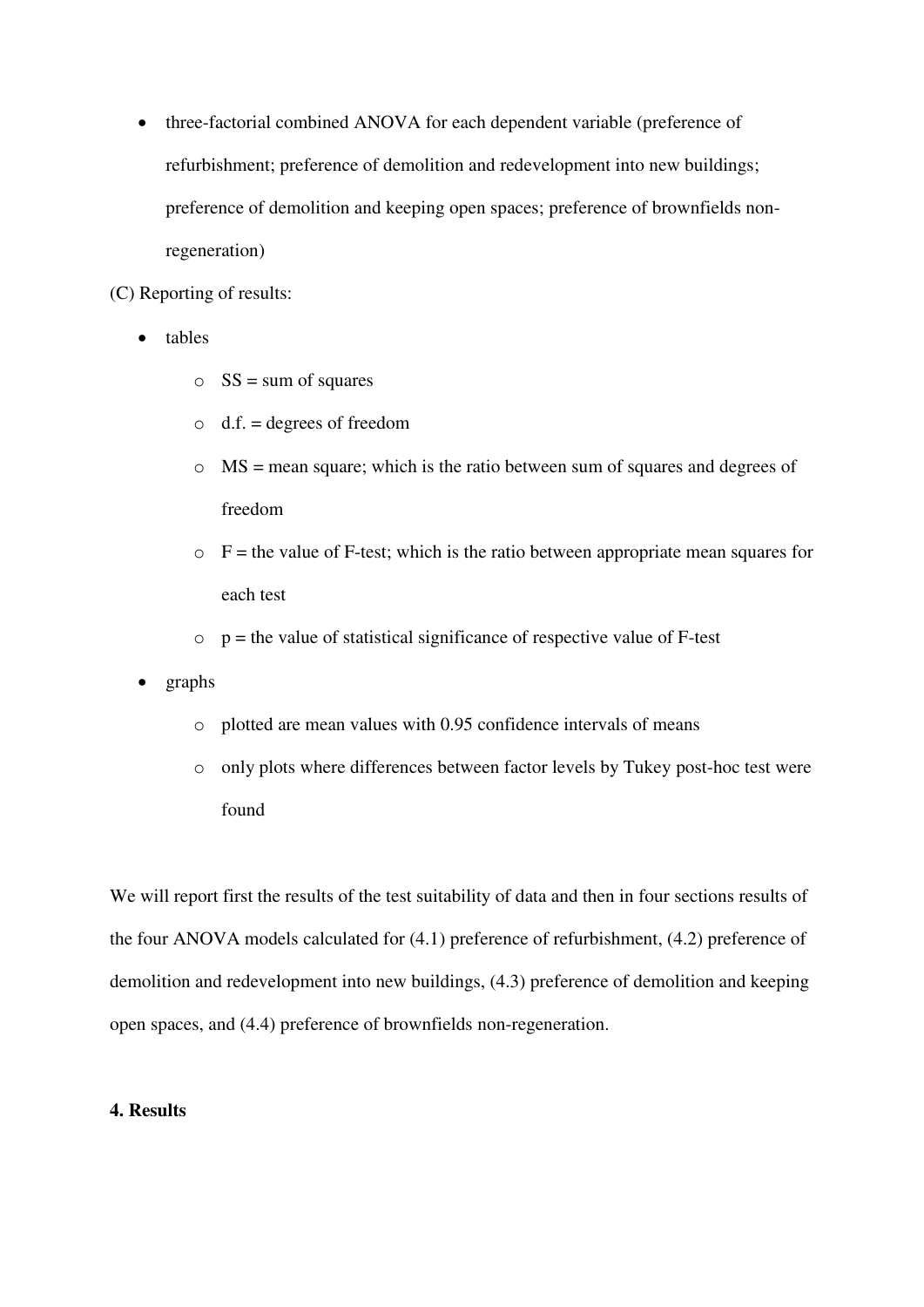Personal involvement has no statistically significant differences between the two cities,

between the three areas or between the areas and cities combined (Table 2).

Table 2. Testing of differences in involving among location of residence of respondents (= respondent), city of respondents and its combination. Results of factorial ANOVA.

|                 | SS        | d.f.  | MS        |          |         |
|-----------------|-----------|-------|-----------|----------|---------|
| Intercept       | 12,182.65 |       | 12,182.65 | 9,311.64 | < 0.001 |
| respondent      | 3.89      |       | 1.95      | 1.49     | 0.226   |
| city            | 3.70      |       | 3.70      | 2.83     | 0.093   |
| respondent*city | 2.09      |       | 1.05      | 0.81     | 0.449   |
| Error           | 1,732.22  | 1,324 | 1.31      |          |         |

Thus, the actual results of opinion evaluation relevant to regeneration in each city, as well as its zones, are not burdened by the level of residents′ prejudice in either city.

#### **4.1 Preference of refurbishment**

Preference in building refurbishment or brownfield sites redevelopment vary between the cities and also between the occurrence of location (Table 3). In České Budějovice, the preference for refurbishment is higher than in Karviná. However, in both cases, it is very high and its average preference value reaches the fourth quartile of potentially achievable values (Figure 2, left). Higher preferences of refurbishment solution for brownfield regeneration are in city centres and in inner city structure, whereas on the outskirts, the interest in refurbishment is significantly lower. However, even here, it is relatively high and reaches above average values (Figure 2, right).

Table 3. Differences among studied variables for preference of refurbishment. Results of combined factorial and repeated measures ANOVA (respondent = residence of respondents;  $BFs-location = location of brownfield$ .

|           |           | MS                         |  |
|-----------|-----------|----------------------------|--|
| Intercept | 23,799.22 | 23,799.22 16,364.2 < 0.001 |  |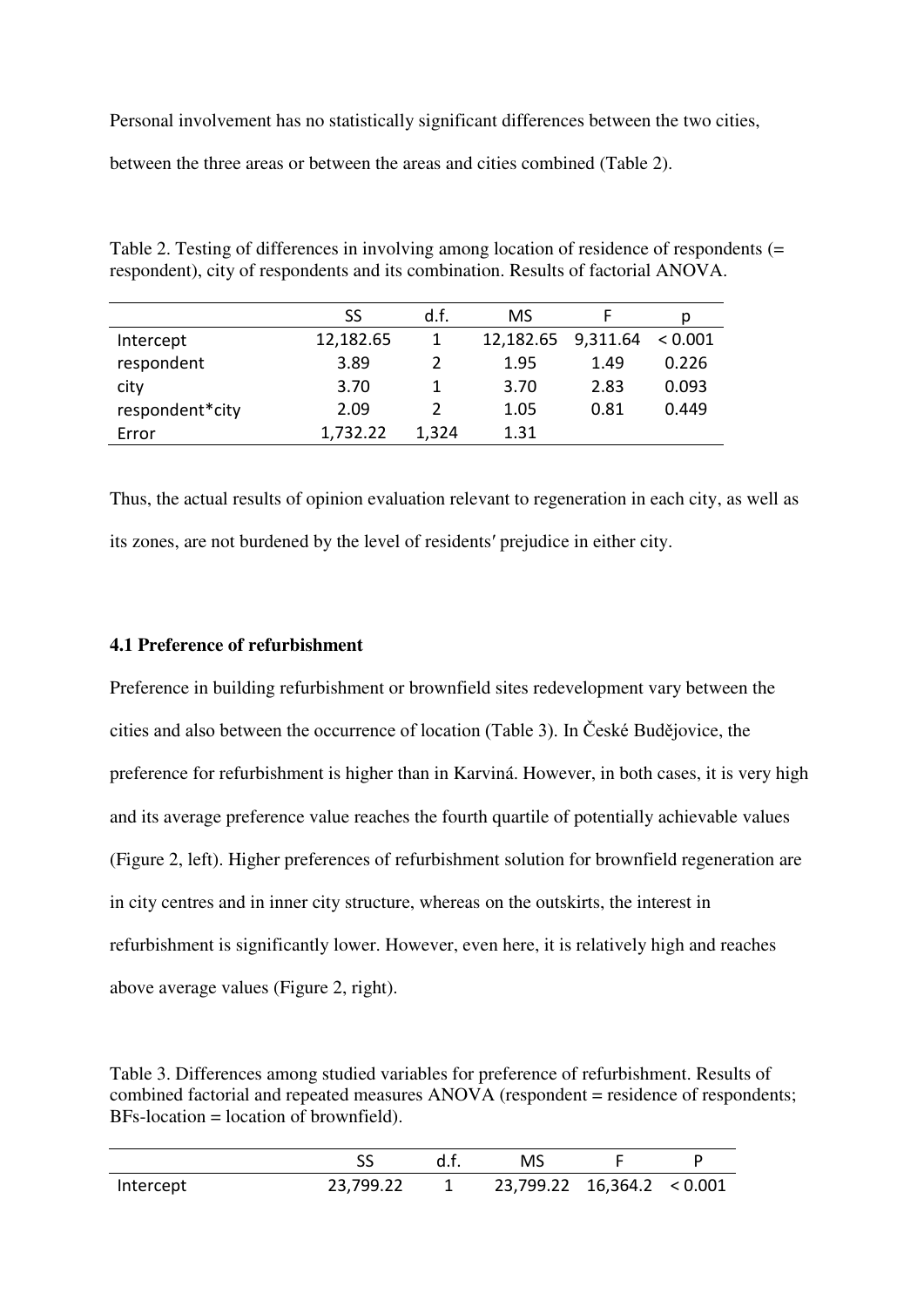| 4.88     | $\overline{2}$ | 2.44  | 1.68  | 0.187   |
|----------|----------------|-------|-------|---------|
| 21.09    | 1              | 21.09 | 14.50 | < 0.001 |
| 7.86     | $\mathfrak z$  | 3.93  | 2.70  | 0.067   |
| 1,925.56 | 1,324          | 1.45  |       |         |
| 64.23    | $\overline{2}$ | 32.12 | 44.71 | < 0.001 |
| 3.25     | 4              | 0.81  | 1.13  | 0.34    |
| 3.95     | $\overline{2}$ | 1.98  | 2.75  | 0.064   |
| 4.33     | 4              | 1.08  | 1.51  | 0.197   |
| 1,902.17 | 2,648          | 0.72  |       |         |
|          |                |       |       |         |



Figure 2. Preference of refurbishment in cities (left) and for location of brownfield (right). Means and 0.95 confidence intervals of responses shown (1 = certainly not preferred;  $4 =$ certainly preferred).

#### **4.2 Preference of demolition and redevelopment into new buildings**

Preference for the demolition of derelict buildings and development of new buildings on

current brownfield locations is affected by the city, city zone of questioning (respondent),

location of brownfield in respective city zone (BFs-location), and a combination of the above

aspects (Table 4).

Table 4. Differences among studied variables for preference of demolition and redevelopment into new buildings. Results of combined factorial and repeated measures ANOVA (respondent = residence of respondents; BFs-location = location of brownfield).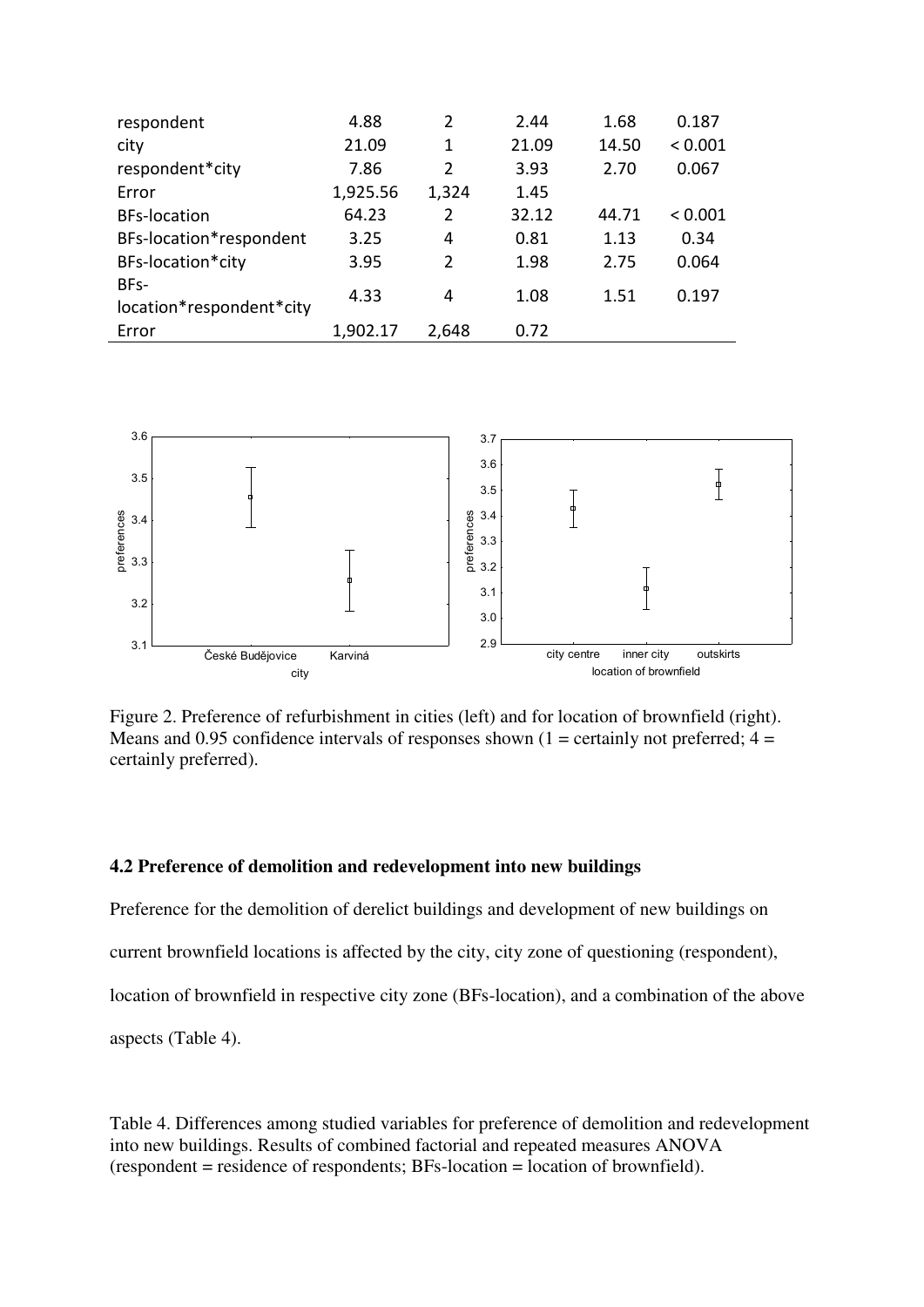|                                  | SS        | d.f.           | <b>MS</b> | F         | р       |
|----------------------------------|-----------|----------------|-----------|-----------|---------|
| Intercept                        | 17,445.05 | 1              | 17,445.05 | 9,214.028 | < 0.001 |
| Respondent                       | 11.24     | $\overline{2}$ | 5.62      | 2.968     | 0.052   |
| City                             | 22.03     | 1              | 22.03     | 11.634    | < 0.001 |
| respondent*city                  | 29.34     | $\overline{2}$ | 14.67     | 7.747     | < 0.001 |
| Error                            | 2,506.75  | 1,324          | 1.89      |           |         |
| <b>BFs-location</b>              | 33.28     | $\overline{2}$ | 16.64     | 17.956    | < 0.001 |
| BFs-location*respondent          | 1.09      | 4              | 0.27      | 0.295     | 0.881   |
| BFs-location*city                | 3.32      | $\overline{2}$ | 1.66      | 1.791     | 0.167   |
| BFs-<br>location*respondent*city | 11.96     | 4              | 2.99      | 3.226     | 0.012   |
| Error                            | 2,453.79  | 2,648          | 0.93      |           |         |

In both cities, regeneration by demolition and redevelopment was supported (Figure 3, upper left), although in both cities the support is notably different then in preferences of refurbishment (within third quartile). Karviná's respondents prefer this type of regeneration with statistically higher significance. No statistical differences between respondents place of residence and a particular area was found, although in the combination of city and place of residence of that city was – the lowest interest is in České Budějovice outskirts areas whereas in Karviná's outskirts the interest is the same as in other areas of city (Figure 3, upper left). Demolition and redevelopment is most acceptable in the inner city (Figure 3, down left). The most notable difference between the cities is respondents' preference for demolition and redevelopment increased moving away from the city centre toward the outskirts of Karviná, but decreased in České Budejovice (Figure 3, down right).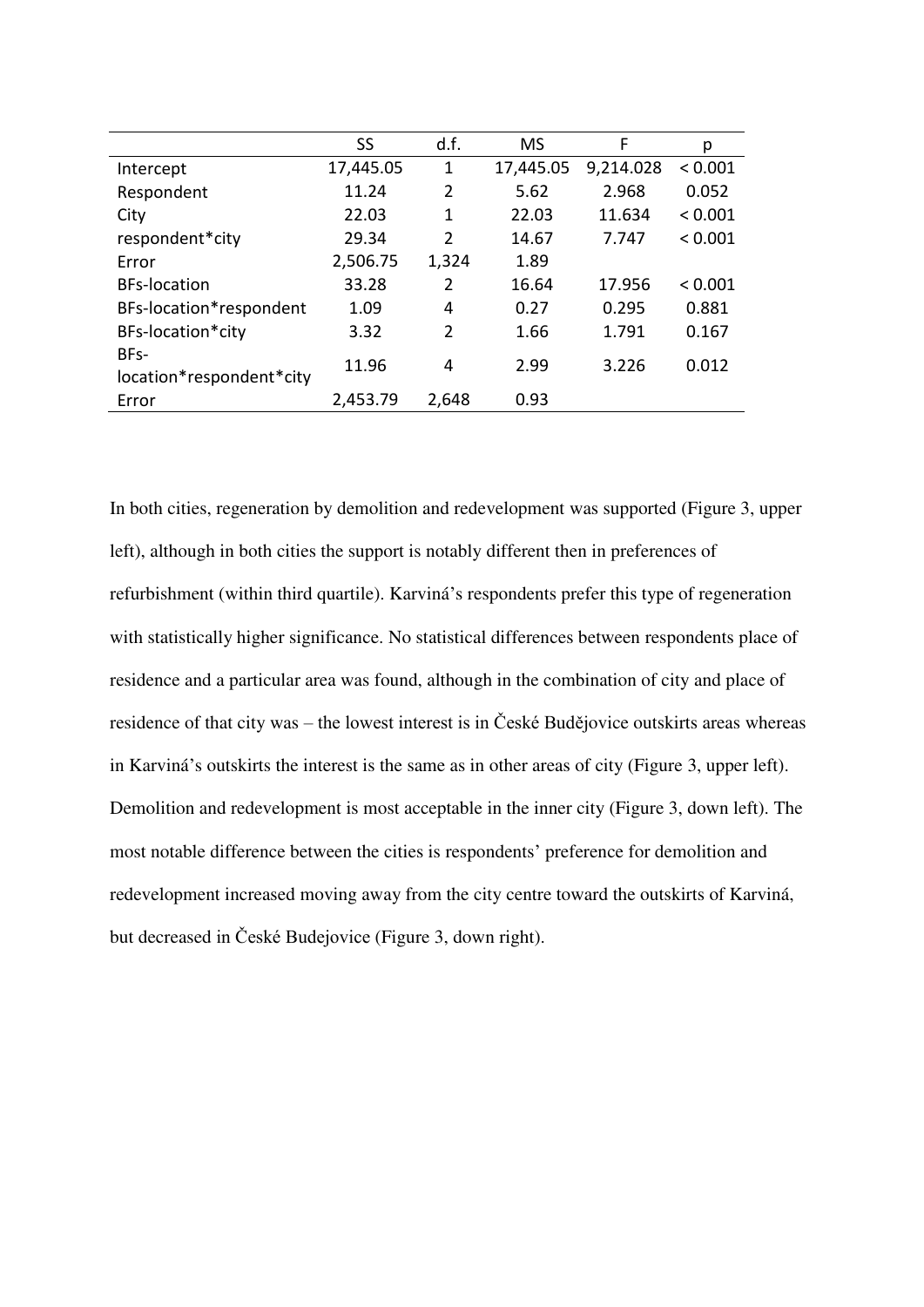

Figure 3. Preference of demolition and redevelopment into new buildings in cities (upper left), for the location of respondents between cities (upper right), for the location of brownfield (down left), and for location of respondents between cities for each location of brownfield (down right). Means and 0.95 confidence intervals of responses shown  $(1 = \text{certainly not})$ preferred; 4 = certainly preferred). Resp. = location of respondents.

#### **4.3 Preference of demolition and keeping open spaces**

Creating open spaces on former brownfields varied at first between the areas of brownfield location (Table 5). The lowest preference for open spaces is in the city centre, higher in the inner-city and the highest on the outskirts (Figure 4, left). City influence is apparent in a higher interest in the inner city and on the outskirts of České Budejovice (although, in posthoc test there is no statistical significance, Figure 4, right). The average preference level in both cities lies in third quartile. It reaches fourth quartile only in the locations of the outskirts.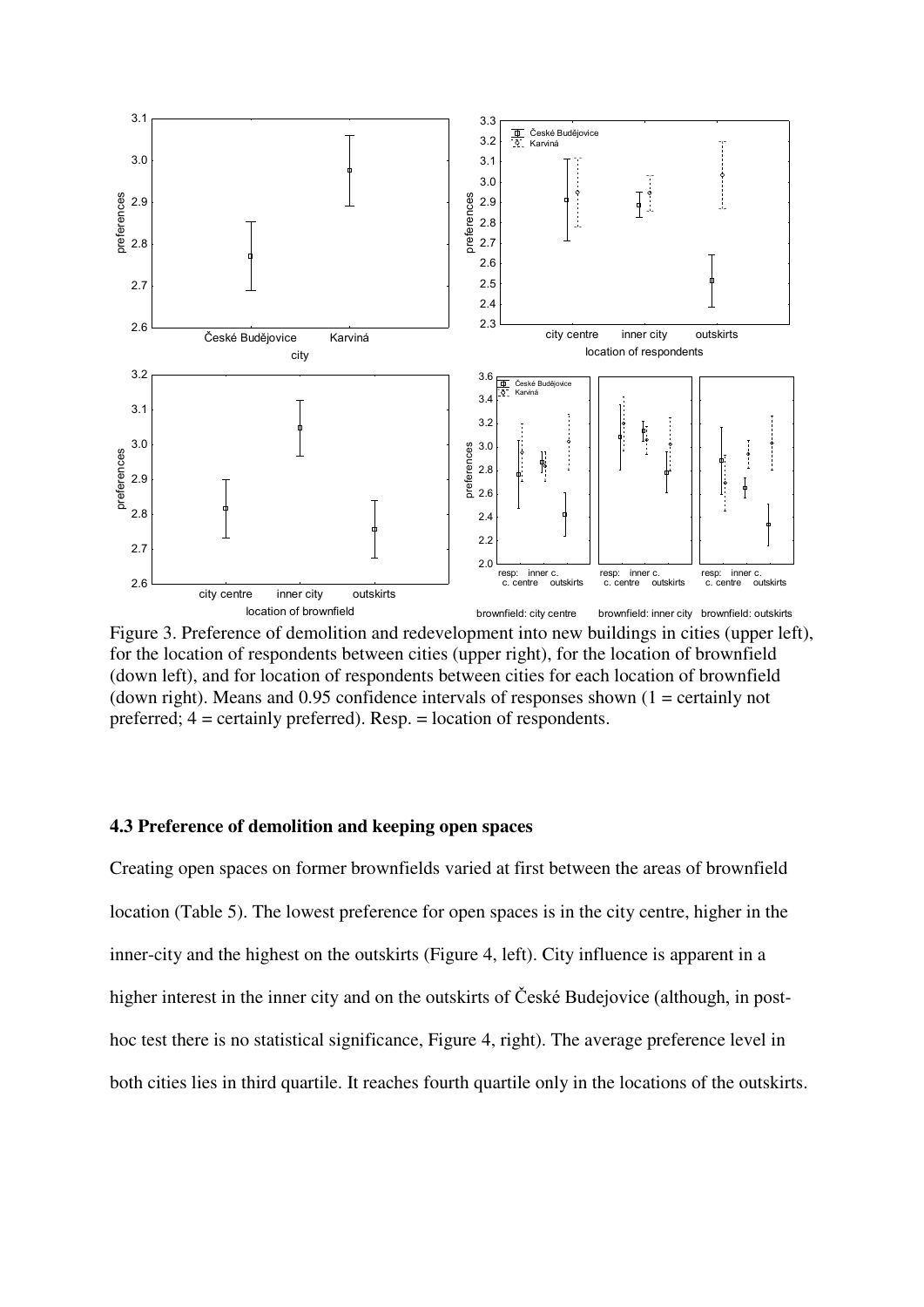|                          | SS        | d.f.           | <b>MS</b> | F         | р       |
|--------------------------|-----------|----------------|-----------|-----------|---------|
| Intercept                | 19,083.33 | 1              | 19,083.33 | 12,874.96 | < 0.001 |
| respondent               | 3.56      | 2              | 1.78      | 1.2       | 0.301   |
| city                     | 5.11      | 1              | 5.11      | 3.45      | 0.064   |
| respondent*city          | 1.79      | $\overline{2}$ | 0.89      | 0.6       | 0.547   |
| Error                    | 1,962.44  | 1,324          | 1.48      |           |         |
| <b>BFs-location</b>      | 214.53    | $\overline{2}$ | 107.26    | 119.55    | < 0.001 |
| BFs-location*respondent  | 0.64      | 4              | 0.16      | 0.18      | 0.95    |
| BFs-location*city        | 7.12      | $\overline{2}$ | 3.56      | 3.97      | 0.019   |
| BFs-                     | 6.14      | 4              | 1.54      | 1.71      | 0.145   |
| location*respondent*city |           |                |           |           |         |
| Error                    | 2,375.84  | 2,648          | 0.9       |           |         |

Table 5. Differences among studied variables for preference of demolition and keeping open spaces. Results of combined factorial and repeated measures ANOVA (respondent = residence of respondents; BFs-location = location of brownfield).



Figure 4. Preference of demolition and keeping open spaces for the location of brownfield (left) and for location of brownfield between cities (right). Means and 0.95 confidence intervals of responses shown  $(1 = \text{certainly not preferred}; 4 = \text{certainly preferred}).$ 

#### **4.4 Preference of brownfields non-regeneration**

The preferences of keeping the current state of brownfields are low – in each city staying in first quartile and have mutually no statistical difference (Table 6). Even though in the selected factors, there are some apparent differences. Lower is the preference in keeping current state within the city layout (city-centre and inner-city) then on the outskirts (Figure 5, left). The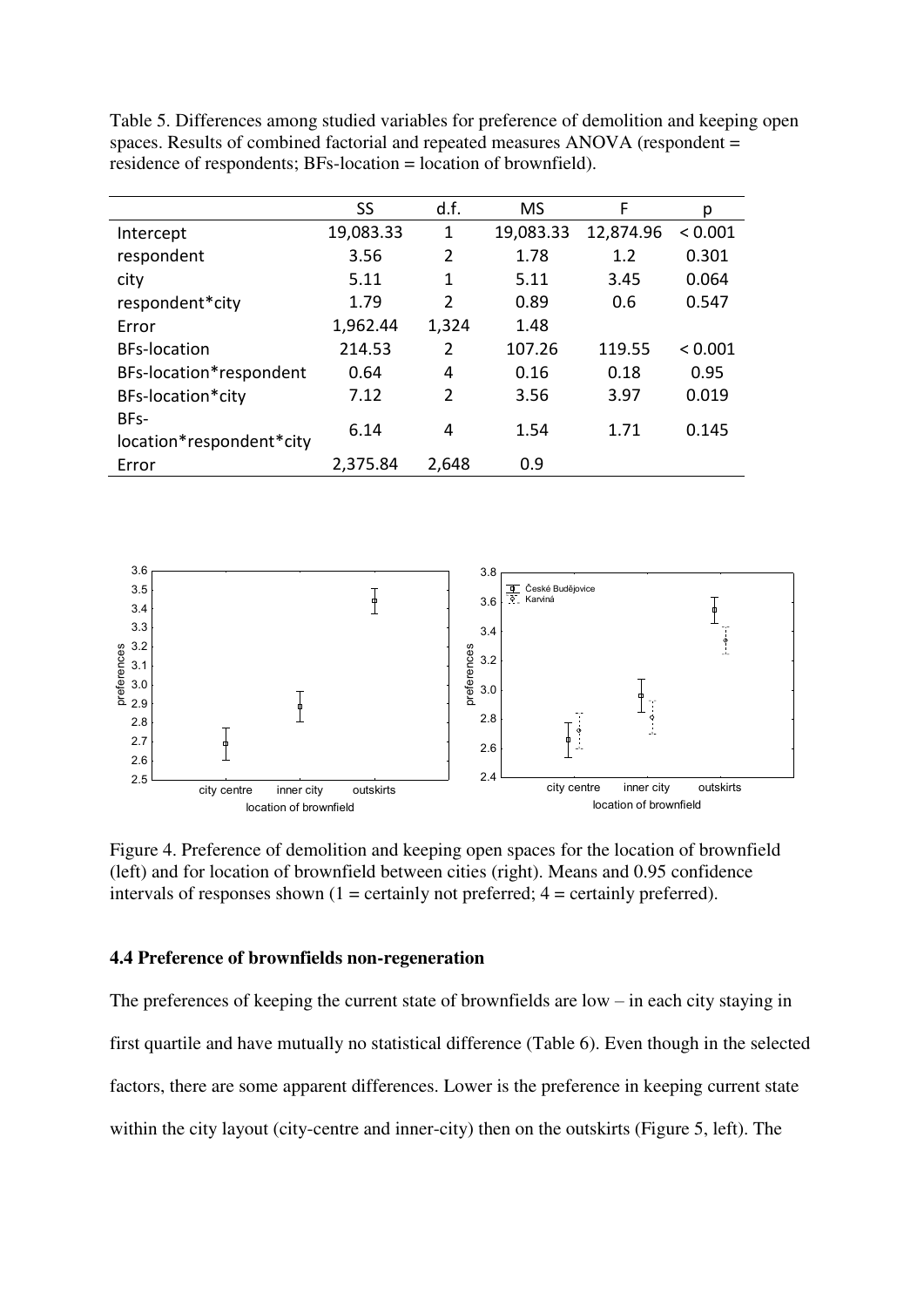tendencies have a statistical significance in České Budějovice, whereas there are no

significant differences in Karviná (Figure 5, right).

Table 6. Differences among studied variables for preference of brownfields non-regeneration. Results of combined factorial and repeated measures ANOVA (respondent = residence of respondents; BFs-location = location of brownfield).

|                          | SS       | d.f.           | <b>MS</b> | F        | р       |
|--------------------------|----------|----------------|-----------|----------|---------|
| Intercept                | 5,798.92 | 1              | 5,798.92  | 3,184.37 | < 0.001 |
| respondent               | 3.66     | $\overline{2}$ | 1.83      | 1.01     | 0.367   |
| city                     | 0.51     | 1              | 0.51      | 0.28     | 0.596   |
| respondent*city          | 11.57    | $\mathcal{P}$  | 5.79      | 3.18     | 0.042   |
| Error                    | 2,411.08 | 1324           | 1.82      |          |         |
| <b>BFs-location</b>      | 8.91     | $\mathcal{P}$  | 4.45      | 8.48     | < 0.001 |
| BFs-location*respondent  | 2.06     | 4              | 0.52      | 0.98     | 0.416   |
| BFs-location*city        | 9.29     | $\mathcal{P}$  | 4.65      | 8.85     | < 0.001 |
| BFs-                     | 2.02     | 4              | 0.51      | 0.96     | 0.428   |
| location*respondent*city |          |                |           |          |         |
| Error                    | 1,390.63 | 2,648          | 0.53      |          |         |



Figure 5. Preference of brownfields non-regeneration for the location of brownfield (left) and for location of brownfield between cities (right). Means and 0.95 confidence intervals of responses shown  $(1 = \text{certainly not preferred}; 4 = \text{certainly preferred}).$ 

#### **5. Discussion**

Residents were found to have a positive attitude towards brownfield regeneration projects in both cities (Figure 2, 3, and 4), matching results from Western Europe (Maliene et al., 2012).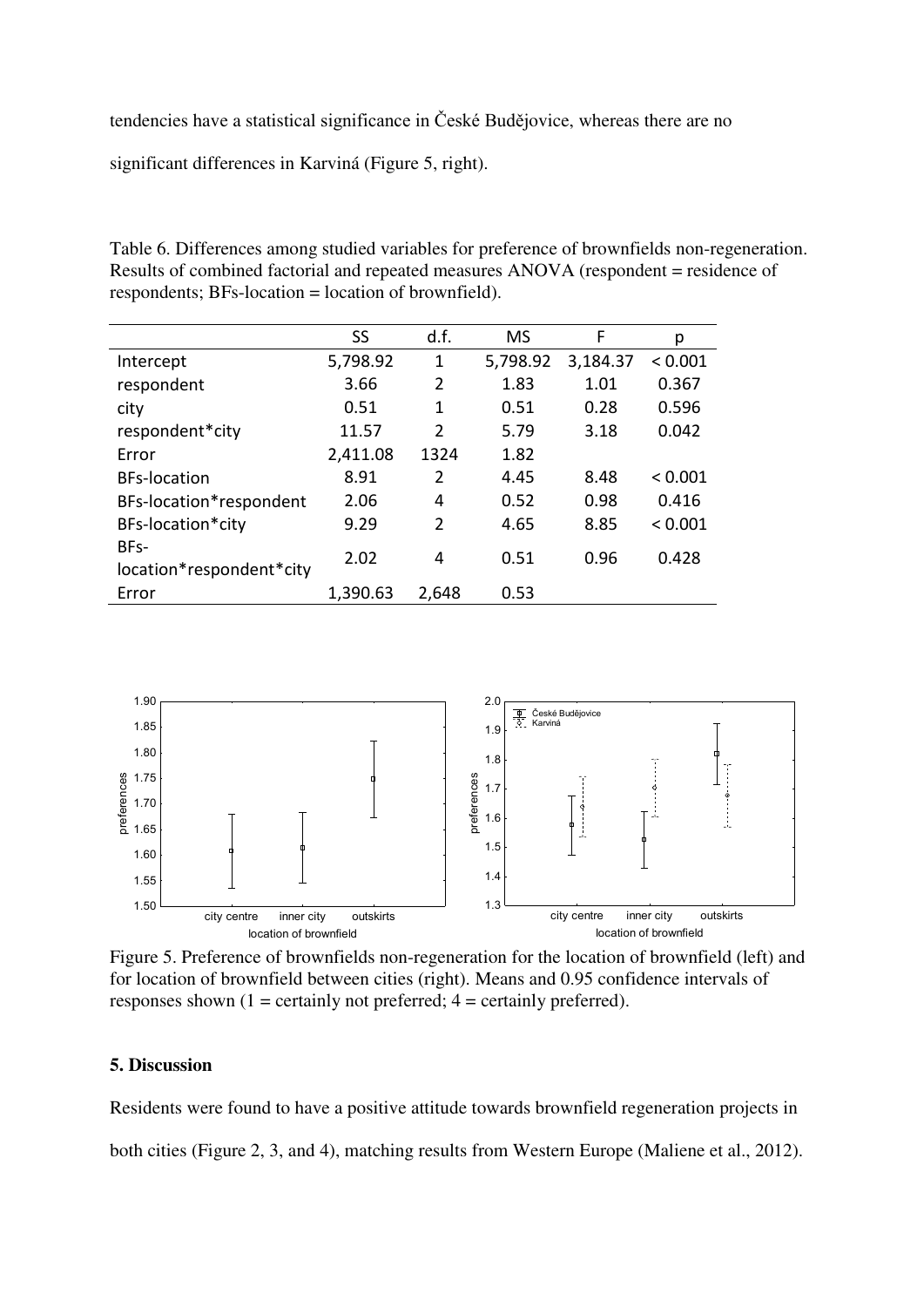We have stated four hypotheses for our study regarding the factors influencing the preferences for brownfield regeneration.

Our **first hypothesis** was "preferences for the four basic types of regeneration (refurbishment, demolition with development, demolition with recreational grounds, keeping the current state) are influenced by different factors". This hypothesis was confirmed as our four combined ANOVA models differ in the factors found to be statistically significant for different regeneration types (Tables 3-6). An interesting fact is that the character of differences between three selected factors (city, place of residence, brownfield location) varies considerably between the four studied types of brownfield regeneration (compare the results in Figures 2-5). Thus, the complexity of brownfield regeneration perception was identified as assessed by parts in specific regeneration projects (Doucet et al., 2011a, 2011b; Franz et al., 2008; Maliene et al., 2012). We try to discuss the most interesting issues arising from this complexity in the arms of further hypotheses.

Our **second hypothesis** was "brownfield location within the city's borders and its original use affects the residents′ preferences for regeneration alternatives". Brownfield location ("BFslocation" in tables 2-4) was indeed found to be highly significant in all four ANOVA models. City centres are spaces where refurbishment is highly desired. Demolition and redevelopment into new buildings is most preferred in the inner city, but demolition and creating green spaces or brownfields non-regeneration are most acceptable in the outskirts.

Our **third hypothesis** was "place of residence affects the preferences of revitalisation alternatives in different parts of city." This hypothesis was not confirmed as none of our models found the respondent's origin ("respondent" in tables 2-4) to be significant factor.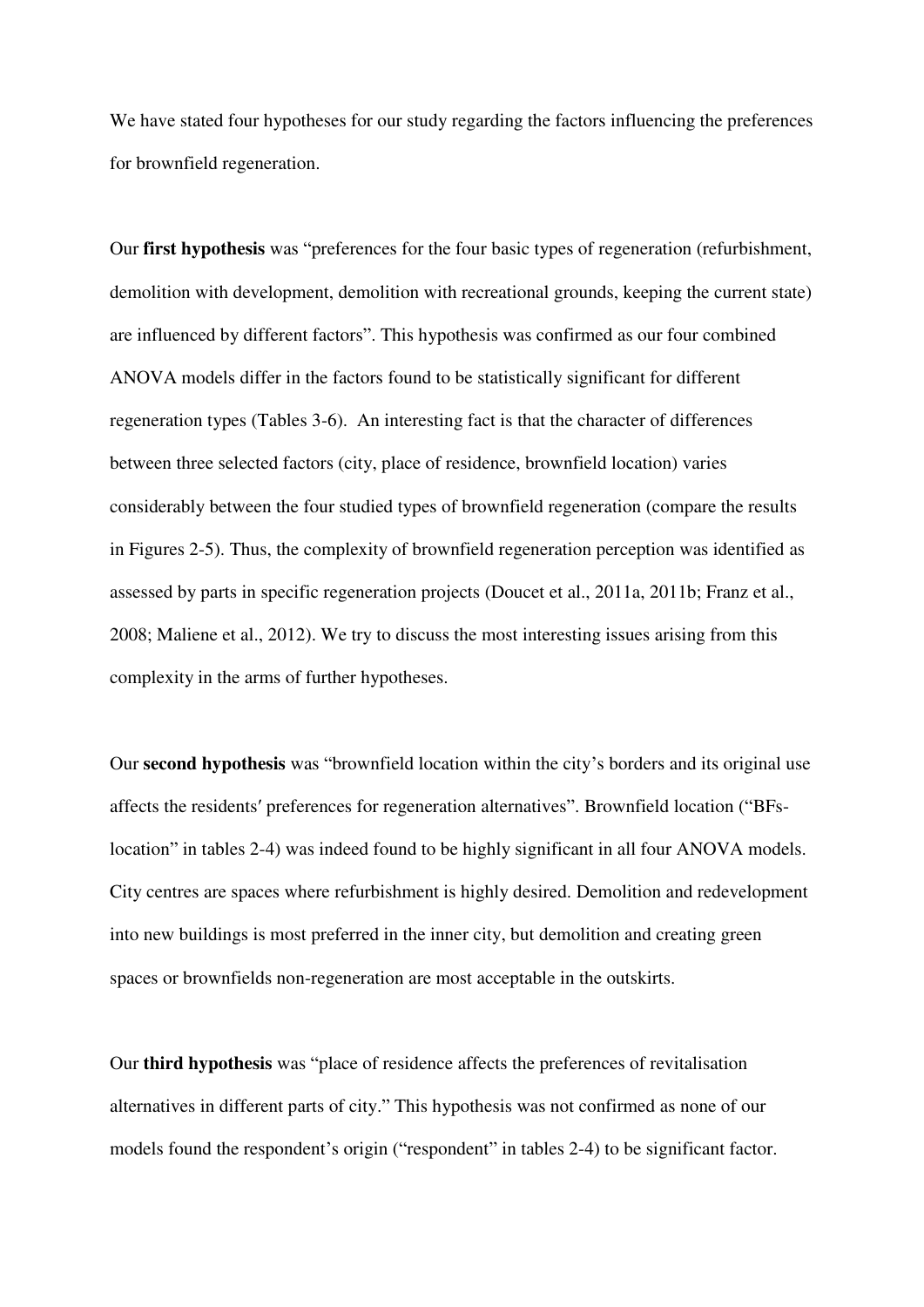However, the respondent's location was found to be statistically important in the model regarding demolition and redevelopment into new buildings. No additivity was found between the location of respondent, city of respondent and location of brownfield.

Our **fourth hypothesis,** "preferences vary between cities with different level of extent of brownfield revitalisation", was only partly confirmed. The city was found to be an important factor for only two models: refurbishment in České Budějovice and demolition and redevelopment into new buildings in Karviná.

#### **5.1 Refurbishment versus demolition**

The decision of whether to rebuild or demolish, in what area and to what extent, should be the result of a negotiation between investors, local government and representative of various stakeholder groups. It is understandable that premises or sites that have an important historical value represent a specific type of brownfield regeneration opportunity. In areas with a high concentration of brownfields, the decision on the fate of each site follows a slightly different logic due to competition between the brownfield locations.

Non-regenerated brownfields affect house prices in an area (de Vor & de Groot, 2011; Mihaescu & Vom Hofe, 2012). It is most effective to demolish the current premises and prepare the sites as open areas for marketing or further use. Other authors (Greenberg, Lowrie, Solitare, & Duncan, 2000) warn about higher concentrations of socio-pathological events such as crime near brownfields. Brownfields are usually aesthetically unattractive (Gandy, 2013). Demolition of historically valuable premises should be minimised and the focus should be on their refurbishment to preserve the genius loci of the place. In contemporary cities, cleared brownfields could be used for new open green spaces within the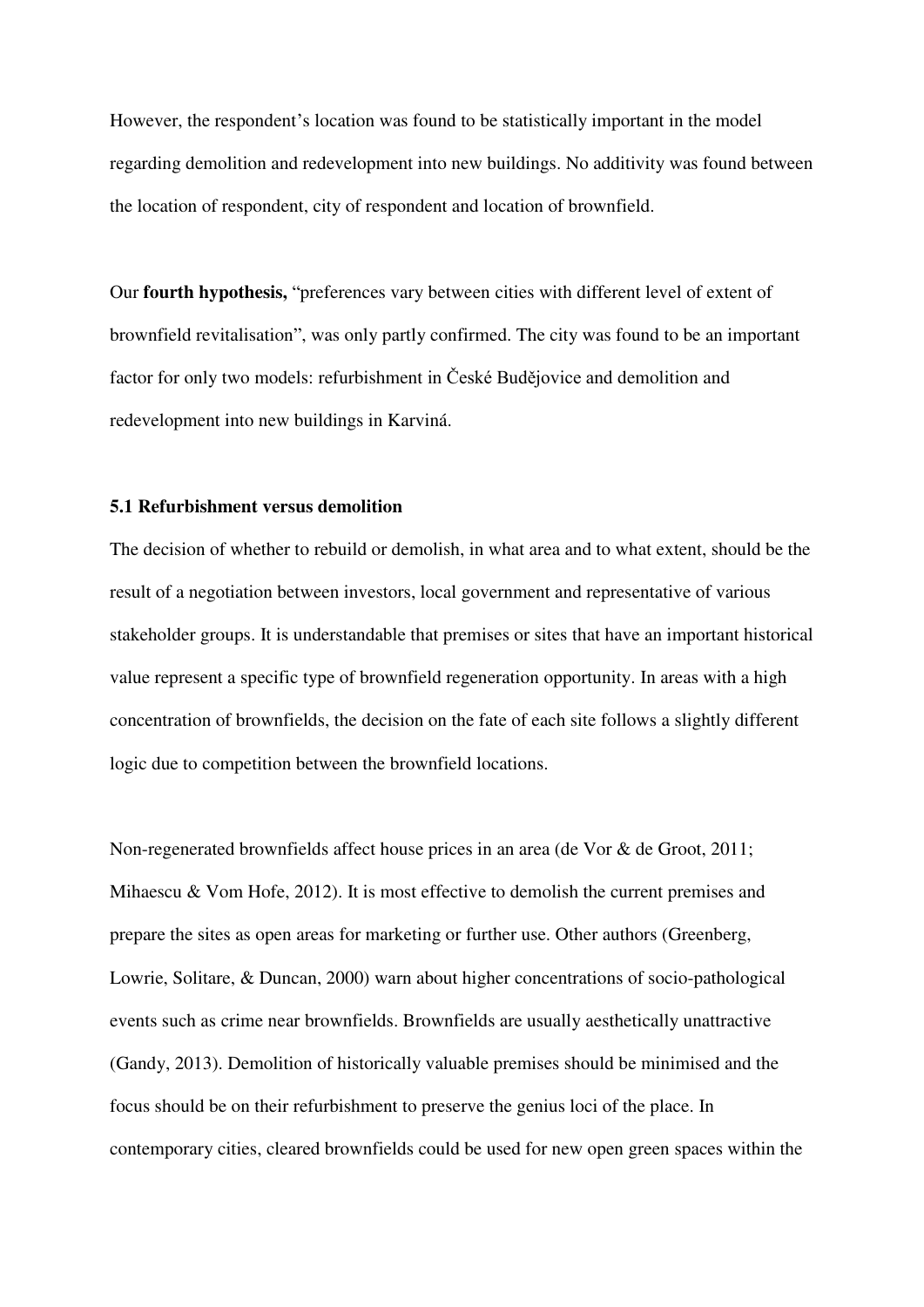cityscape, thereby benefitting the health and general quality of life of local residents (De Sousa, 2006). Such green infrastructure can mitigate the tendency of concrete and tarmac surfaces to shed water and cause flooding elsewhere. Green space, after brownfield demolition in cities, should also help avoid urban heat islands by cooling the city down.

Respondents from Karviná preferred brownfield demolition (Figure 3) whereas respondents from České Budějovice preferred refurbishment (Figure 2) – possibly reflecting different socio-demographic constitutions and environmental consciousness in the two cities. Differences in preference for demolition or refurbishment were also found within the cities. Refurbishment was preferred in the city centre and in the outskirts, but demolition was preferred in the inner city. Perhaps subconsciously reflecting appreciation of the historically valuable brownfields located there. Support for refurbishment of brownfields in the outskirts is relatively surprising given how remote they are from the daily movements of residents. This could reflect a preference for brownfield reuse rather than the current trend of building industrial zones on greenfield sites beyond the urban edge.

#### **5.2 Brownfield regeneration into open space**

Urban greenery has been shown to have a positive effect on a city's biodiversity, residents quality of life (Irvine, Warber, Devine-Wright, & Gaston, 2013), and housing (Liebelt, Bartke, & Schwarz, 2018a, 2018b). Conversion of brownfields within residential areas into parks and other types of recreational facilities is most desired (Loures, 2015) and welcomed by residents (De Sousa, 2006) since it presents "a human solution to a human problem – one that can promote both human and environmental health" (Vogt, Klenosky, Snyder, & Campbell, 2015). Even an unregulated urban green space can be highly valued by residents (Unt & Bell, 2014), in particular, if ruderal species are replaced with aesthetically attractive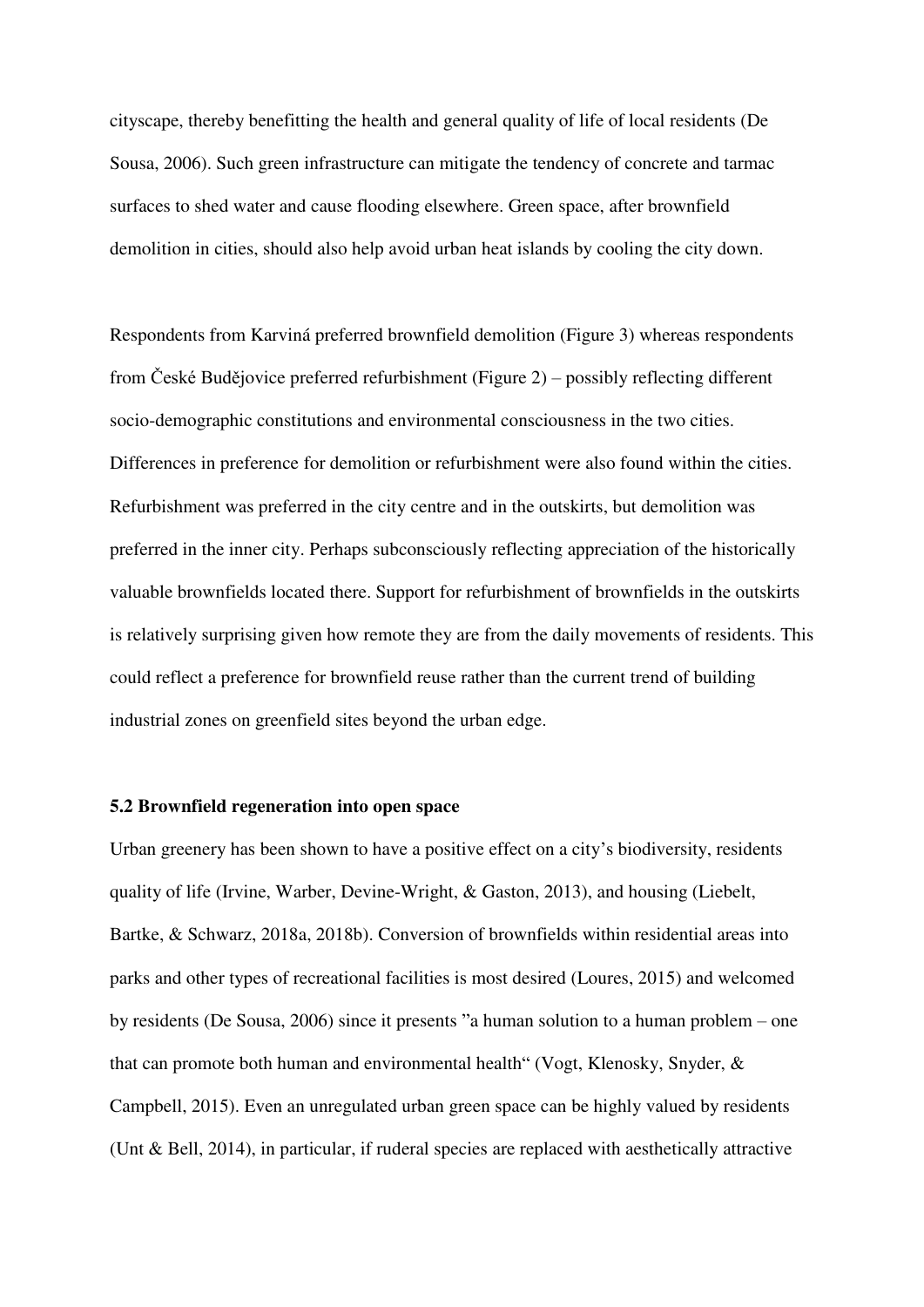ornamental species (KoppIer, Kowarik, Kuhn, & von der Lippe, 2014) increasing the interest of the place (Hofmann, Westermann, Kowarik, & van der Meer, 2012). The result of leaving brownfield sites to become overgrown is called 'post-industrial nature' revitalisation (Franz et al., 2008). With regards to long-term targets and low pace economic returns, some projects aim to transform brownfields into controlled green areas with public sector funding (De Sousa, 2003). Even though the perception of revitalisation of brownfields into parks is a positive one (De Sousa, 2006), it is not always positively accepted by the public, particularly if the regeneration plan includes privatisation of council property (Johnson et al., 2009). This can be interpreted as the general feeling of residents' lack of connection with any specific regeneration and, surprisingly, low interest in redeveloping public spaces for sport and relaxation in the inner city and city centre, lower then refurbishment and almost at the same level as demolition and rebuilding.

Lower interest in the centre and inner city for open spaces could reflect a general lament of the lack of space in high-profile city centre areas for service and residential functions, leaving the possibility for developing only small or very small parks (Peschardt & Stigsdotter, 2013). Those areas more likely offer space for relaxation then sport (Nordh & Ostby, 2013). A higher number of smaller areas in cities is visited more often by local residents and decreases human separation from nature (Soga et al., 2015) – a vital role in the life of residents. On the other hand, some cities have a surplus of such abandoned spaces and their greening is a pragmatic interim use (Rall & Haase, 2011). Within the city centre, an opinion of the importance of job creation instead of park creation could also prevail (Loures, 2015).

In the outskirts however there is high interest in converting brownfields into open spaces for recreation. The link between interest in developing recreational urban green spaces on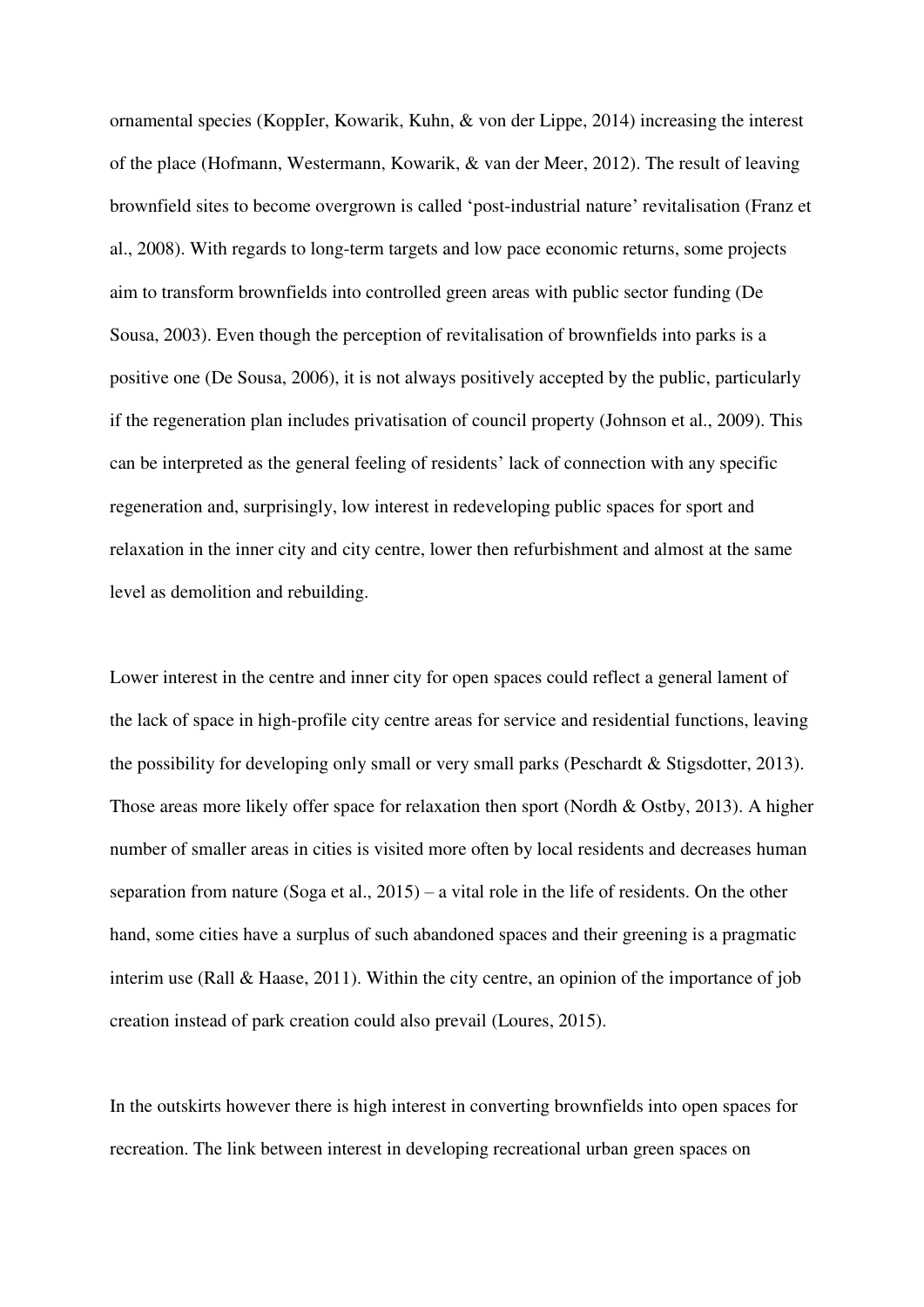brownfield sites and the location of those brownfields is similar both cities but significantly above average in the outskirts. This is contrary to the study results in which the support of regeneration projects into parks was desired in residential areas (Siikamaki & Wernstedt, 2008). This could be related to the perception of outskirts as recreational grounds with extensive use – in that area, the highest preferences are towards keeping the brownfields in its current state. That could relate to the habit of brownfield regeneration in suburban areas where there is "low population density and ... a greater supply of green spaces" (Frantal et al., 2015). Brownfields on the outskirts are often transformed into public recreational grounds for environmental and social reasons (Nastran & Regina, 2016).

#### **5.3 Non regeneration of brownfields**

It is possible to leave the brownfield undeveloped (Koch et al., 2018). Quite surprisingly no difference in preference was found between the two cities (Figure 5). However, we have tested more factors and the non-additivity of city and location of brownfield was found. The location of brownfields was found to be a significant sole factor. Respondents can envisage non-regenerated brownfields only in the outskirts. City margins are perceived as less developed (Jansen, Wunnemann, & Roost, 2017). In České Budějovice there is no commutation of brownfields. On the other hand in Karviná, where there are many no statistical difference for the location of brownfields was found. In the inner city, České Budějovice residents were much less keen on unregenerated brownfields than Karviná's, perhaps reflecting the amount of brownfield in each city.

#### **5.4 Limitations of the study**

Our research was designed as a comparative study of perceptions of brownfields in two cities with different trajectories of brownfield regeneration. In České Budějovice, most brownfields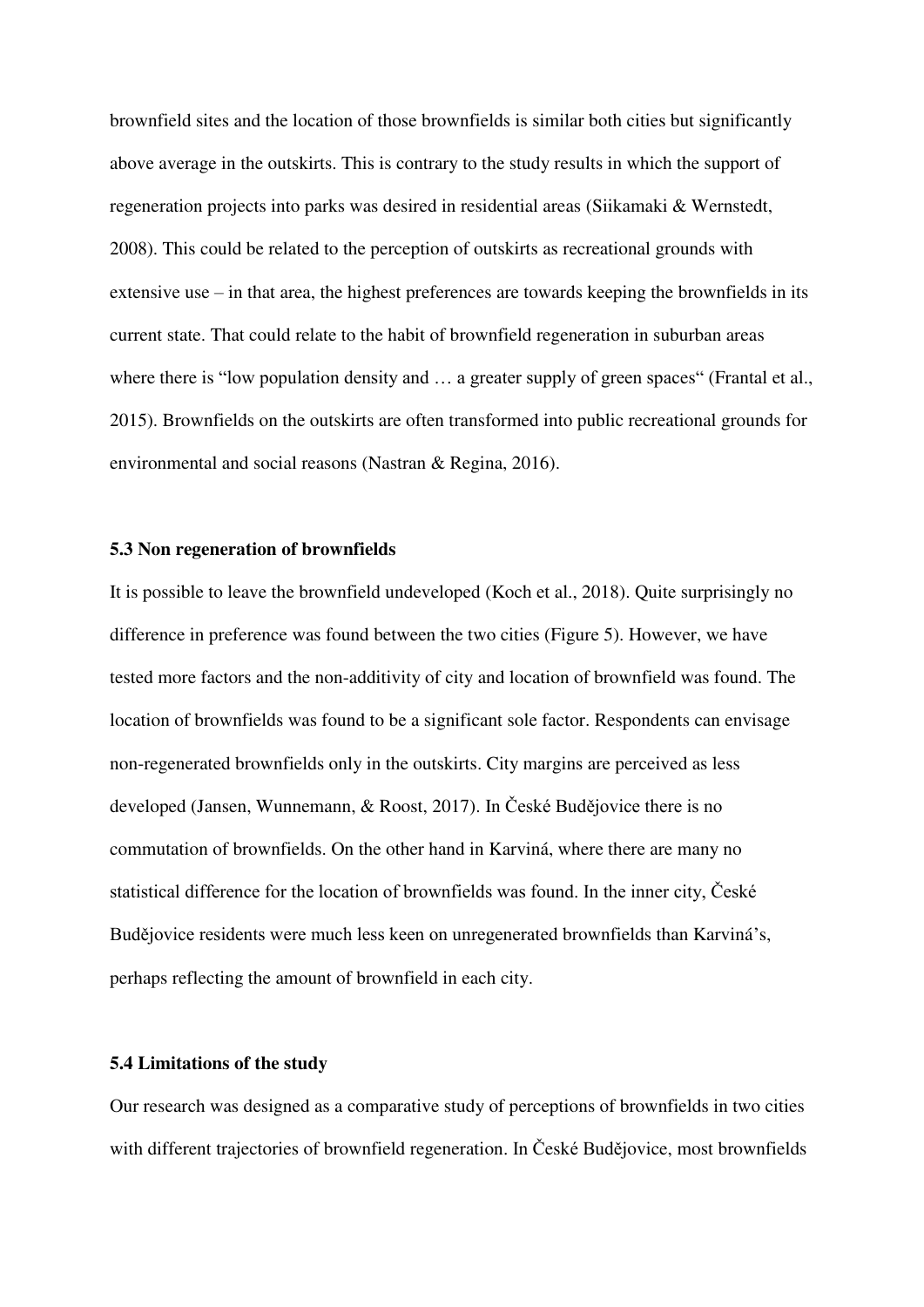have already been regenerated, whereas in Karvina large tracts of brownfield await regeneration. We built on the work of Pizzol et al. (Pizzol et al., 2016) and Alexandrescu et al. (Alexandrescu et al., 2017), who developed a tool for prioritisation of brownfield regeneration projects. Such a tool allows investors to evaluate individual brownfield sites from the point of view of their location or development potential thereby increasing the possibility of success of regeneration. Limasset et al. report on the items that a tool for regional brownfield prioritisation should consider (Limasset et al., 2018). However Harclerode et al. warn that if we want to increase success of particular types of regeneration, social concerns need to be included (e.g. communication with stakeholders and then taking their opinion into consideration) (Harclerode et al., 2015). Here we have identified which aspects of brownfield regeneration are important for a local population in areas where regeneration has already been done and in areas where regeneration is expected.

We have simultaneously taken into account three factors influencing perception of brownfield regeneration that have been studied only separately before (cities with different economic backgrounds, inhabitants of different parts of the city, locations of brownfields). Previous studies suggested that these factors are not purely additive. Our method allowed us to study not only the individual factors but also interactions among them.

However, our approach possesses some disadvantages. The main limitation of the study is the assessment of only generic types of brownfield regeneration rather than specific types of regeneration preference for which could vary significantly among residents. The types of regeneration we used are hypothetical, not 'real'. That is why respondents could not express the attachment to explicit revitalization. It was shown before, that the attachment to particular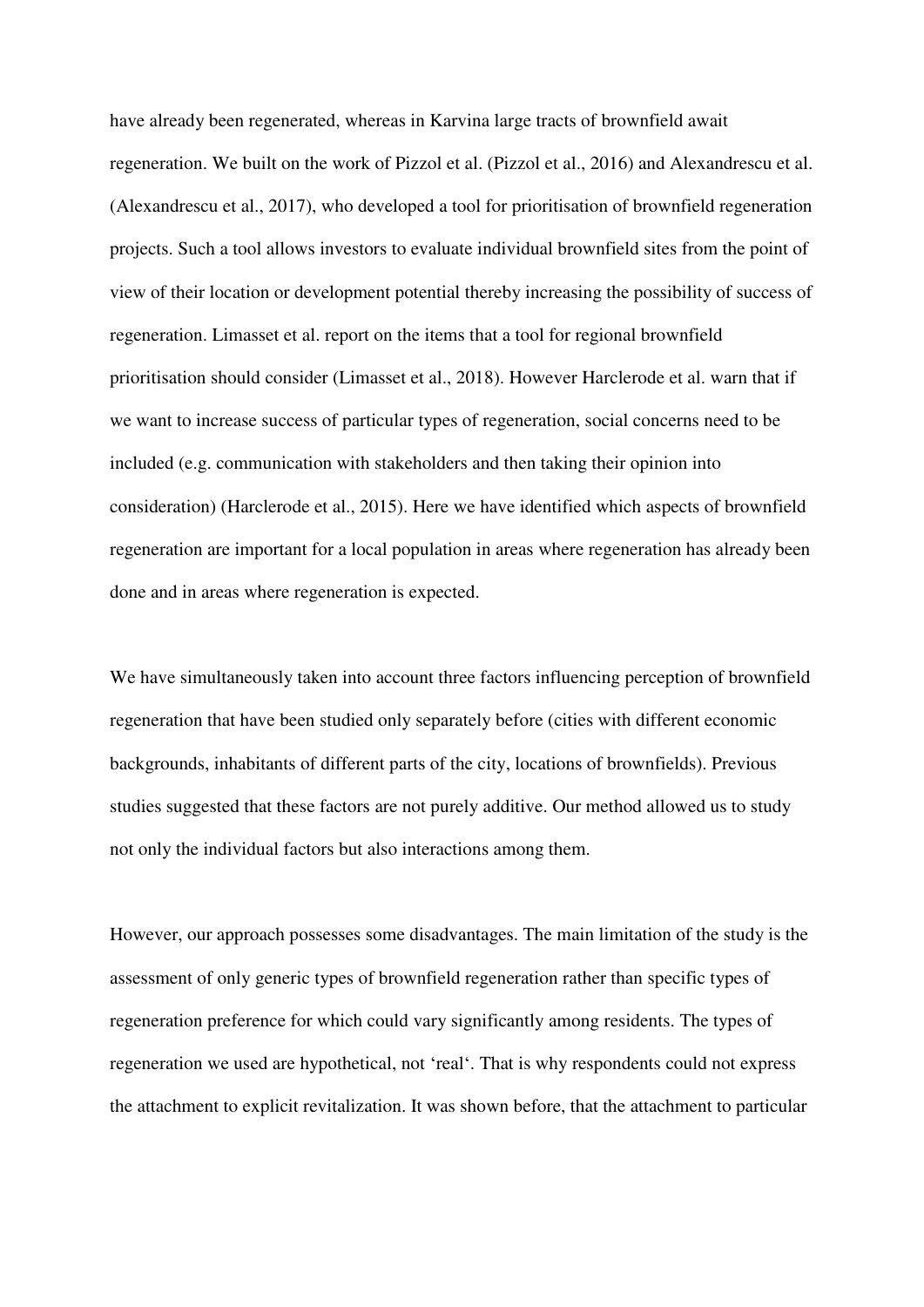regeneration is important for attitudes of respondents in such studies (Rink & Arndt, 2016). Future studies should compare larger sets of 'real' regeneration projects.

We analysed four 'global' regeneration types separately. It is evident from our results that some regeneration is complementary and some is not. A multivariate approach based on large sets of 'real' regeneration projects would provide stronger conclusions.

A further limitation is this research was confined to a single legal, economic and cultural context and cannot reflect inter-cultural variability in preferences. Selecting two economically and culturally different cities overcame some of this limitation but only within the context of the Czech Republic.

#### **6. Conclusions**

The attitudes of city residents towards alternative types of brownfield regeneration depend on (1) the extent of brownfields in a city, (2) brownfield location within a city's borders, (3) place of residence and (4) type of regeneration. Generally positive preferences were confirmed for: refurbishment, demolition with new development, demolition and keeping green spaces. In contrast, leaving premises and sites as brownfields is not preferred, particularly in the city centre and inner city. Spatial differences were identified: refurbishment is preferred in the city centre and on the outskirts while demolition is preferred in the inner city. Residents of a city with many brownfields prefer demolition more than those of a city with few brownfields. Preference for development of green spaces for recreational use is lowest in the city centre and highest in the outskirts.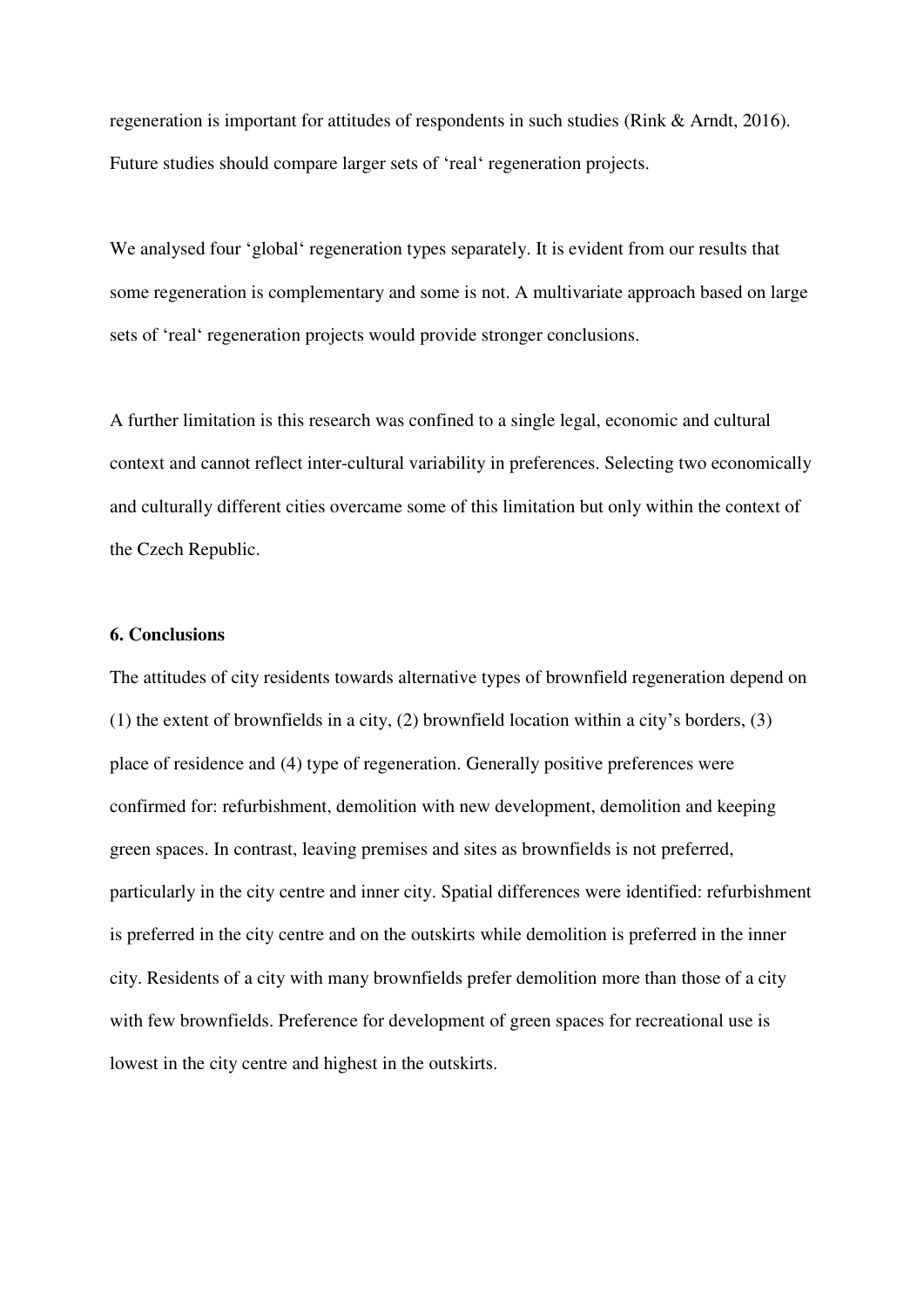Policy makers would do well to reflect on residents preferences for alternative brownfield reuses in different parts of a city and different types of city. Proactive and protracted citizen engagement will help identify city specific preferences, help avoid controversy and maximise the likelihood of brownfield reuse being recognised as a "force for good".

#### **Acknowledgement**

The research was supported by the project Brownfields in urban and rural space: geographic, economic, historical, legal contexts and their importance for regional development (BURAN) nr. SGS/21/2016 (K.T.), by institutional funding from University of South Bohemia (J.N., K.P.) and Masaryk University (A.H.). The paper has been prepared also with support of the project No. IGS10A1 "Aspects and preconditions of the sustainable development of region in the context of business opportunities" at the Faculty of Economics, University of South Bohemia in České Budějovice. Our work was also supported by the funding from the European Union's Horizon 2020 research and innovation programme under the Marie Skłodowska-Curie grant agreement No 663830. We are truly grateful for comments of all reviewers. We thank Jitka Bartrop for patience with language revision and all who participated anyway in our survey.

#### **References**

- Alexandrescu, F., Klusacek, P., Bartke, S., Osman, R., Frantal, B., Martinat, S., . . . Bleicher, A. (2017). Actor networks and the construction of applicable knowledge: the case of the Timbre Brownfield Prioritization Tool. *Clean Technologies and Environmental Policy, 19*(5), 1323- 1334. doi:10.1007/s10098-016-1331-8
- Alexandrescu, F., Martinat, S., Klusacek, P., & Bartke, S. (2014). The Path From Passivity Toward Entrepreneurship: Public Sector Actors in Brownfield Regeneration Processes in Central and Eastern Europe. *Organization & Environment, 27*(2), 181-201. doi:10.1177/1086026614529436
- Arora, R. (1982). Validation of an S-O-R model for situation, enduring, and response components of involvement. *Journal of Marketing Research, 19*(4), 505-516. doi:10.2307/3151723
- Bardos, R. P., Jones, S., Stephenson, I., Menger, P., Beumer, V., Neonato, F., . . . Wendler, K. (2016). Optimising value from the soft re-use of brownfield sites. *Science of the Total Environment, 563*, 769-782. doi:10.1016/j.scitotenv.2015.12.002
- Bartke, S., Martinat, S., Klusacek, P., Pizzol, L., Alexandrescu, F., Frantal, B., . . . Zabeo, A. (2016). Targeted selection of brownfields from portfolios for sustainable regeneration: User experiences from five cases testing the Timbre Brownfield Prioritization Tool. *Journal of Environmental Management, 184*, 94-107. doi:10.1016/j.jenvman.2016.07.037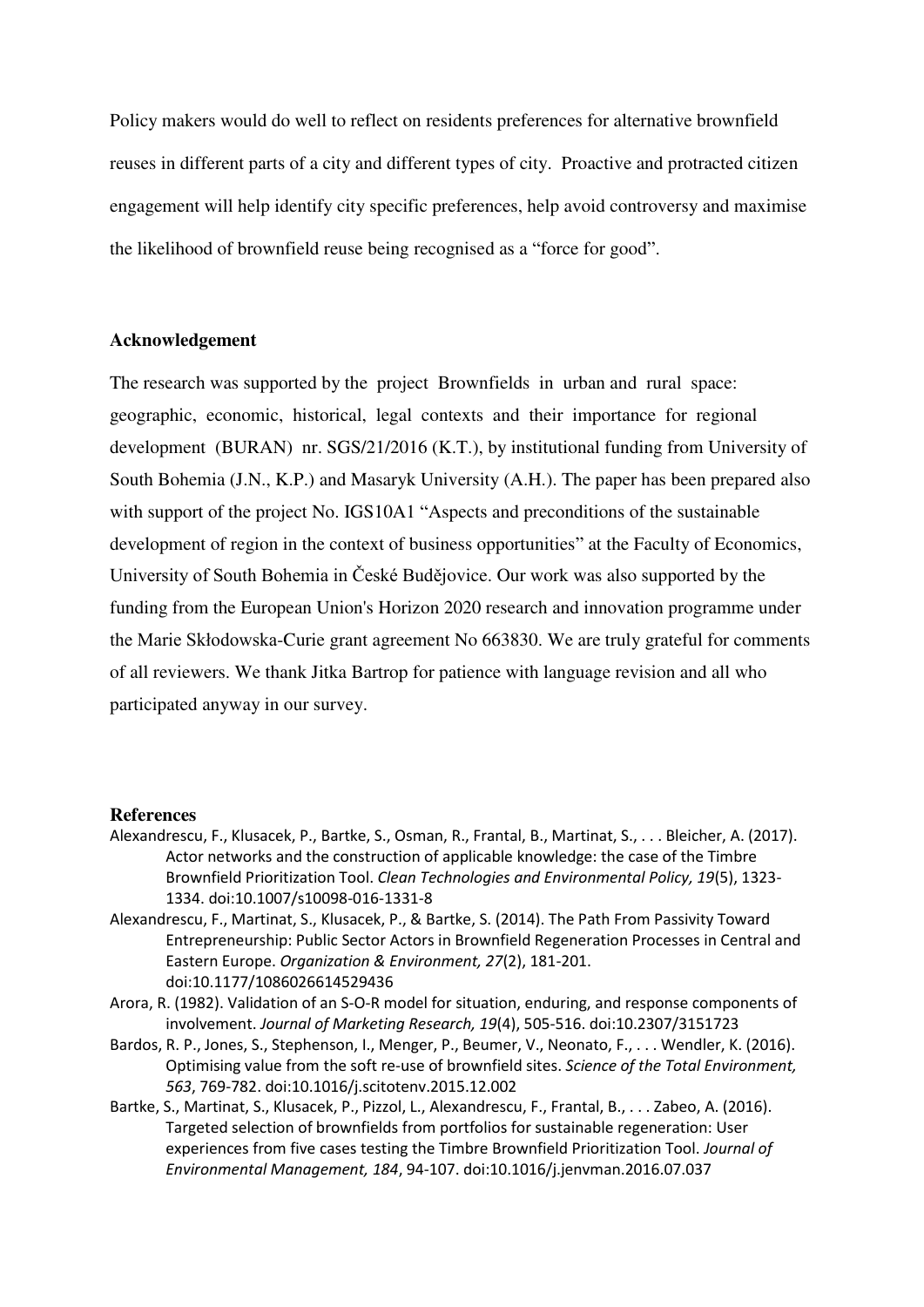- Bartke, S., & Schwarze, R. (2015). No perfect tools: Trade-offs of sustainability principles and user requirements in designing support tools for land-use decisions between greenfields and brownfields. *Journal of Environmental Management, 153*, 11-24. doi:10.1016/j.jenvman.2015.01.040
- Bauer, H. H., Sauer, N. E., & Becker, C. (2006). Investigating the relationship between product involvement and consumer decision-making styles. *Journal of Consumer Behaviour, 5*(4), 342- 354. doi:10.1002/cb.185
- Berg, S. K., & Stenbro, R. (2015). Densification or Dilution? On Cultural and Economic Value Creation along the Aker River in Oslo, Norway. *Historic Environment-Policy & Practice, 6*(3), 197-213. doi:10.1080/17567505.2015.1100360
- Berkes, J. (2016). I like living here. Social stratas attachment to the Hungarian big cities. *Deturope-the Central European Journal of Regional Development and Tourism, 8*(2), 8-22.
- Bjelland, M. D. (2004). Brownfield sites in Minneapolis-St. Paul: The interwoven geographies of industrial disinvestment and environmental contamination. *Urban Geography, 25*(7), 631- 657. doi:10.2747/0272-3638.25.7.631
- Bleicher, A., & Gross, M. (2010). Sustainability assessment and the revitalization of contaminated sites: operationalizing sustainable development for local problems. *International Journal of Sustainable Development and World Ecology, 17*(1), 57-66. doi:10.1080/13504500903488263
- Burinskiene, M., Bielinskas, V., Podviezko, A., Gurskiene, V., & Maliene, V. (2017). Evaluating the Significance of Criteria Contributing to Decision-Making on Brownfield Land Redevelopment Strategies in Urban Areas. *Sustainability, 9*(5). doi:10.3390/su9050759
- Buzar, S., Ogden, P., Hall, R., Haase, A., Kabisch, S., & Steinfuhrer, A. (2007). Splintering urban populations: Emergent landscapes of reurbanisation in four European cities. *Urban Studies, 44*(4), 651-677. doi:10.1080/00420980601185544
- CABERNET. (2006). *Sustainable Brownfield Regeneration: CABERNET Network Report*. Nottingham: University of Nottingham.
- CEN. (2014). *Glossary of Terms for Holistic Management of Brownfield Regeneration (GoT-HOMBRE)*: European Committee for Standardization.
- Dair, C. M., & Williams, K. (2006). Sustainable land reuse: the influence of different stakeholders in achieving sustainable brownfield developments in England. *Environment and Planning A, 38*(7), 1345-1366. doi:10.1068/a37370
- De Sousa, C. A. (2003). Turning brownfields into green space in the City of Toronto. *Landscape and Urban Planning, 62*(4), 181-198. doi:10.1016/s0169-2046(02)00149-4
- De Sousa, C. A. (2006). Unearthing the benefits of brownfield to green space projects: An examination of project use and quality of life impacts. *Local Environment, 11*(5), 577-600. doi:10.1080/13549830600853510
- de Vor, F., & de Groot, H. L. F. (2011). The Impact of Industrial Sites on Residential Property Values: A Hedonic Pricing Analysis from the Netherlands. *Regional Studies, 45*(5), 609-623. doi:10.1080/00343401003601925
- Doick, K. J., Sellers, G., Castan-Broto, V., & Silverthorne, T. (2009). Understanding success in the context of brownfield greening projects: The requirement for outcome evaluation in urban greenspace success assessment. *Urban Forestry & Urban Greening, 8*(3), 163-178. doi:10.1016/j.ufug.2009.05.002
- Doucet, B., van Kempen, R., & van Weesep, J. (2011a). Resident Perceptions of Flagship Waterfront Regeneration: The Case of the Kop Van Zuid in Rotterdam. *Tijdschrift Voor Economische En Sociale Geografie, 102*(2), 125-145. doi:10.1111/j.1467-9663.2010.00611.x
- Doucet, B., van Kempen, R., & van Weesep, J. (2011b). 'We're a rich city with poor people': municipal strategies of new-build gentrification in Rotterdam and Glasgow. *Environment and Planning A, 43*(6), 1438-1454. doi:10.1068/a43470
- EC. (2012). *Guidelines on best practice to limit, mitigate or compensate soil sealing. SWD(2012) 101 final*.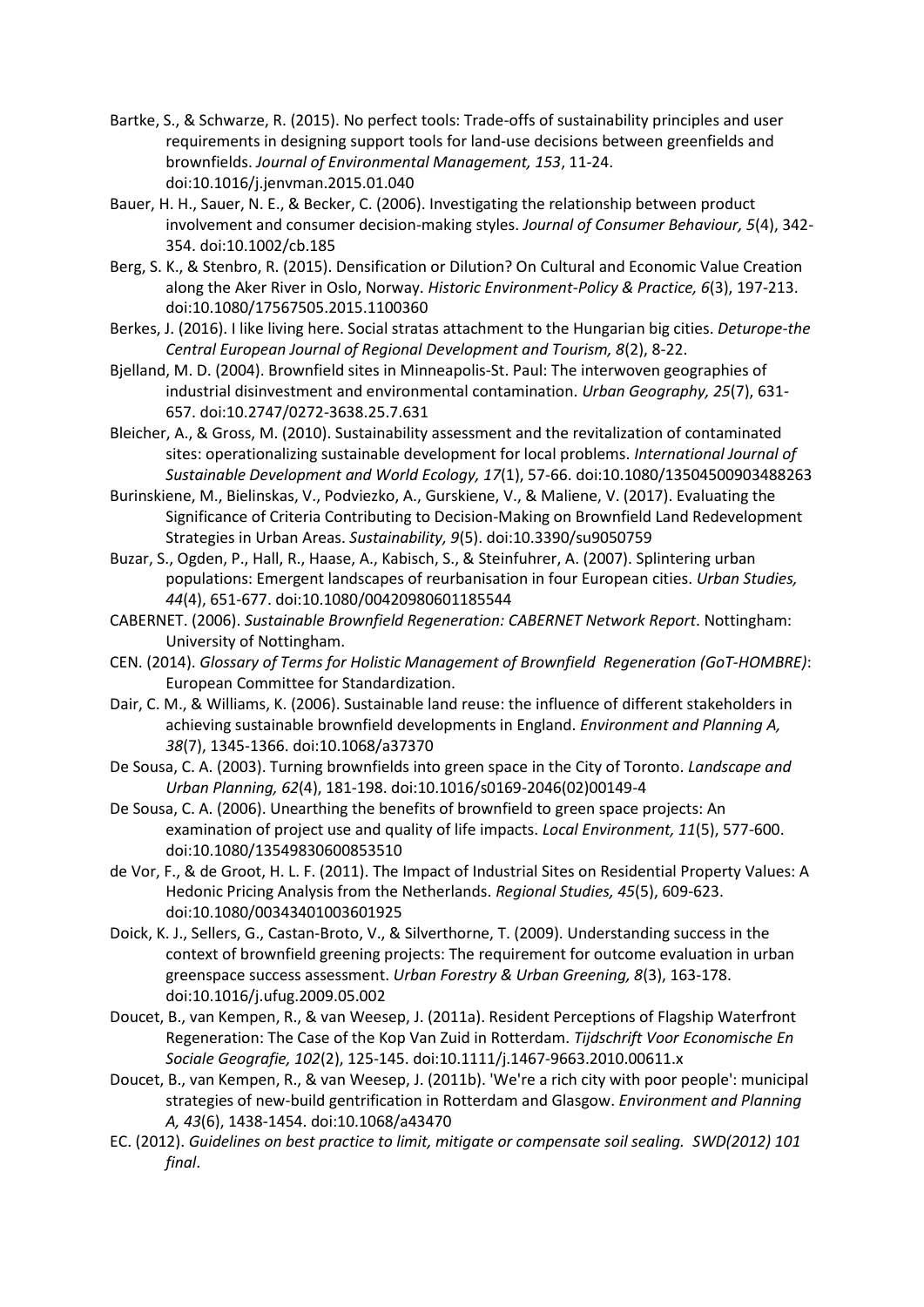- Frantal, B., Greer-Wootten, B., Klusacek, P., Krejci, T., Kunc, J., & Martinat, S. (2015). Exploring spatial patterns of urban brownfields regeneration: The case of Brno, Czech Republic. *Cities, 44*, 9- 18. doi:10.1016/j.cities.2014.12.007
- Frantal, B., Kunc, J., Novakova, E., Klusacek, P., Martinat, S., & Osman, R. (2013). Location matters! Exploring brownfields regeneration in a spatial context (A case study of the South Moravian Region, Czech Republic). *Moravian Geographical Reports, 21*(2), 5-19.
- Franz, M., Gueles, O., & Prey, G. (2008). Place-making and 'green' reuses of brownfields in the Ruhr. *Tijdschrift Voor Economische En Sociale Geografie, 99*(3), 316-328. doi:10.1111/j.1467- 9663.2008.00464.x
- Gandy, M. (2013). Marginalia: Aesthetics, Ecology, and Urban Wastelands. *Annals of the Association of American Geographers, 103*(6), 1301-1316. doi:10.1080/00045608.2013.832105
- Garcia, C., Olea, J., Ponsoda, V., & Scott, D. (1996). Measuring involvement from its consequences. *Psicothema, 8*(2), 337-349.
- Glumac, B., Han, Q., & Schaefer, W. F. (2015). Actors' Preferences in the Redevelopment of Brownfield: Latent Class Model. *Journal of Urban Planning and Development, 141*(2), 10. doi:10.1061/(asce)up.1943-5444.0000206
- Greenberg, M., Lowrie, K., Solitare, L., & Duncan, L. (2000). Brownfields, toads, and the struggle for neighborhood redevelopment - A case study of the state of New Jersey. *Urban Affairs Review, 35*(5), 717-733. doi:10.1177/107808740003500506
- Haase, A., Wolff, M., & Rink, D. (2018). From Shrinkage to Regrowth: The Nexus Between Urban Dynamics, Land Use Change and Ecosystem Service Provision. In S. Kabisch, F. Koch, E. Gawel, A. Haase, S. Knapp, K. Krellenberg, J. Nivala, & A. Zehnsdorf (Eds.), *Urban Transformations. Sustainable Urban Development Through Resource Efficiency, Quality of Life and Resilience*. Cham: Springer.
- Haggett, P. (2001). *Geography. A Global Synthesis*. Harlow: Prentice Hall.
- Harclerode, M., Ridsdale, D. R., Darmendrail, D., Bardos, P., Alexandrescu, F., Nathanail, P., . . . Rizzo, E. (2015). Integrating the social dimension in remediation decision-making: State of the practice and way forward. *Remediation-the Journal of Environmental Cleanup Costs Technologies & Techniques, 26*(1), 11-42. doi:10.1002/rem.21447
- Hegner, S. M., Fenko, A., & Teravest, A. (2017). Using the theory of planned behaviour to understand brand love. *Journal of Product and Brand Management, 26*(1), 26-41. doi:10.1108/jpbm-06- 2016-1215
- Hofmann, M., Westermann, J. R., Kowarik, I., & van der Meer, E. (2012). Perceptions of parks and urban derelict land by landscape planners and residents. *Urban Forestry & Urban Greening, 11*(3), 303-312. doi:10.1016/j.ufug.2012.04.001
- Irvine, K. N., Warber, S. L., Devine-Wright, P., & Gaston, K. J. (2013). Understanding urban green space as a health resource: A qualitative comparison of visit motivation and derived effects among park users in sheffield, UK. *International Journal of Environmental Research and Public Health, 10*(1), 417-442.
- Janeckova Molnarova, K., Skrivanova, Z., Kalivoda, O., & Sklenicka, P. (2017). Rural identity and landscape aesthetics in exurbia: Some issues to resolve from a Central European perspective. *Moravian Geographical Reports, 25*(1), 2-12. doi:10.1515/mgr-2017-0001
- Jansen, H., Wunnemann, M., & Roost, F. (2017). Post-suburban revitalization? Redevelopment of suburban business centres in the Frankfurt/Rhine-Main region. *Journal of Urban Design, 22*(2), 249-272. doi:10.1080/13574809.2016.1261627
- Johnson, A. J., Glover, T. D., & Stewart, W. (2009). One Person's Trash is Another Person's Treasure: The Public Place-making of "Mount Trashmore". *Journal of Park and Recreation Administration, 27*(1), 85-103.
- Kabai, G. (2017). The social conditions of regionalism in the Hungarian Balaton Region. *DETUROPE The Central European Journal of Regional Development and Tourism, 9*(1), 111-129.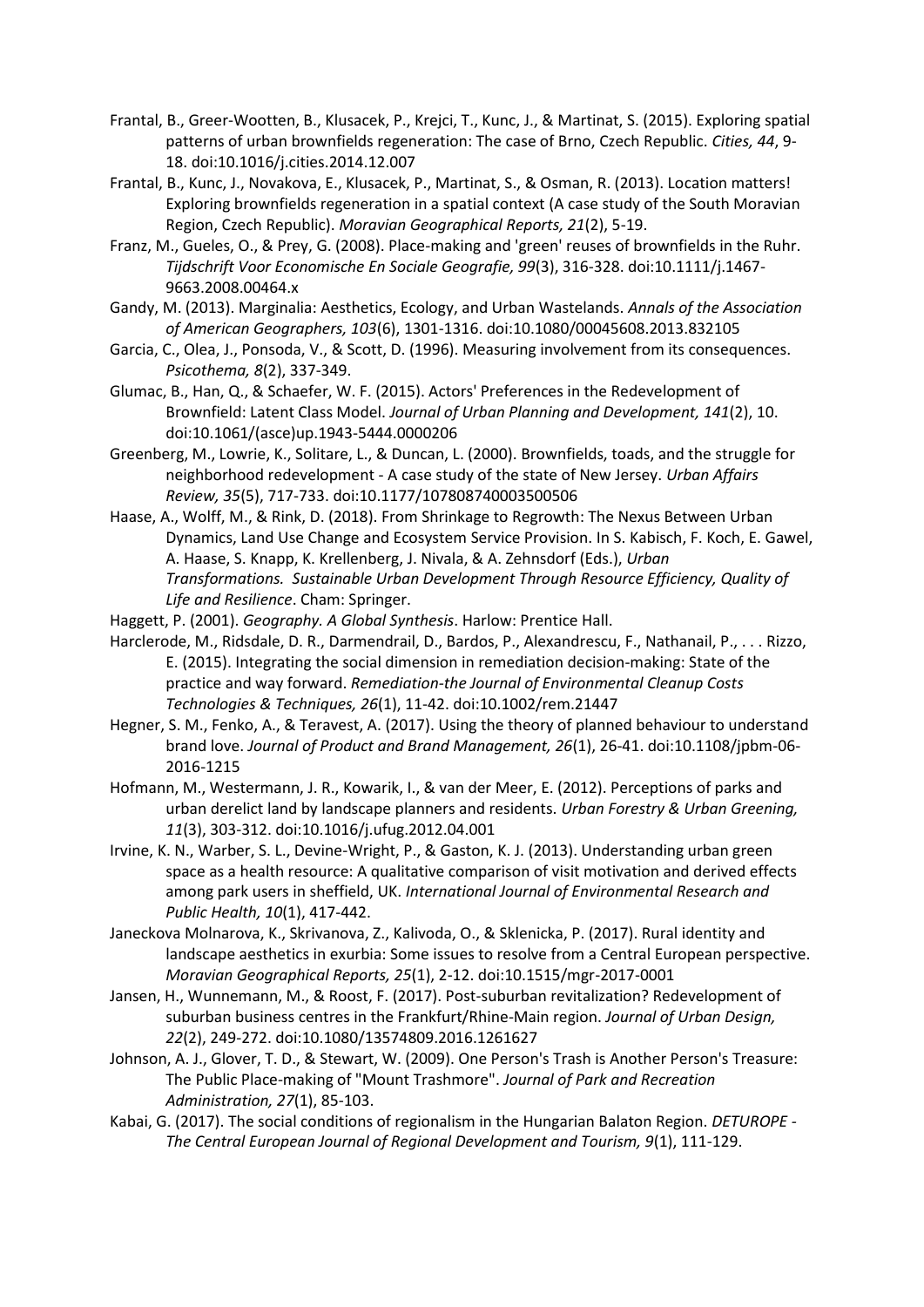- Koch, F., Bilke, L., Helbig, C., & Schlink, U. (2018). Compact or cool? The impact of brownfield redevelopment on inner-city micro climate. *Sustainable Cities and Society, 38*, 31-41. doi:10.1016/j.scs.2017.11.021
- KoppIer, M. R., Kowarik, I., Kuhn, N., & von der Lippe, M. (2014). Enhancing wasteland vegetation by adding ornamentals: Opportunities and constraints for establishing steppe and prairie species on urban demolition sites. *Landscape and Urban Planning, 126*, 1-9. doi:10.1016/j.landurbplan.2014.03.001
- Kovacs, Z., Wiessner, R., & Zischner, R. (2013). Urban renewal in the inner city of Budapest: Gentrification from a post-socialist perspective. *Urban Studies, 50*(1), 22-38. doi:10.1177/0042098012453856
- Krzysztofik, R., Runge, J., & Kantor-Pietraga, I. (2012). Paths of Environmental and Economic Reclamation: the Case of Post-Mining Brownfields. *Polish Journal of Environmental Studies, 21*(1), 219-223.
- Krzysztofik, R., Tkocz, M., Sporna, T., & Kantor-Pietraga, I. (2016). Some dilemmas of postindustrialism in a region of traditional industry: The case of the Katowice conurbation, Poland. *Moravian Geographical Reports, 24*(1), 42-54. doi:10.1515/mgr-2016-0004
- Kunc, J., Klusacek, P., Martinat, S., & Tonev, P. (2012). Renewable energy sources as an alternative to the new usage of brownfields. *Proceedings of the 19th International Conference on Geography and Geoinformatics: Challenge for Practise and Education*, 82-88.
- Kunc, J., Martinat, S., Tonev, P., & Frantal, B. (2014). Destiny of urban brownfields: Spatial patterns and perceived censequences of post-socialistic deindustrialization. *Transylvanian Review of Administrative Sciences*(41E), 109-128.
- Liebelt, V., Bartke, S., & Schwarz, N. (2018a). Hedonic pricing analysis of the influence of urban green spaces onto residential prices: the case of Leipzig, Germany. *European Planning Studies, 26*(1), 133-157. doi:10.1080/09654313.2017.1376314
- Liebelt, V., Bartke, S., & Schwarz, N. (2018b). Revealing preferences for urban green spaces: A scalesensitive hedonic pricing analysis for the city of Leipzig. *Ecological Economics, 146*, 536-548. doi:10.1016/j.ecolecon.2017.12.006
- Limasset, E., Pizzol, L., Merly, C., Gatchett, A. M., Le Guern, C., Martinát, S., . . . Bartke, S. (2018). Points of attention in designing tools for regional brownfield prioritization. *Science of the Total Environment, 622-623*, 997-1008. doi:10.1016/j.scitotenv.2017.11.168
- Ling, C., Handley, J., & Rodwell, J. (2007). Restructuring the post-industrial landscape: A multifunctional approach. *Landscape Research, 32*(3), 285-309. doi:10.1080/01426390701318171
- Loures, L. (2015). Post-industrial landscapes as drivers for urban redevelopment: Public versus expert perspectives towards the benefits and barriers of the reuse of post-industrial sites in urban areas. *Habitat International, 45*, 72-81. doi:10.1016/j.habitatint.2014.06.028
- Loures, L., Panagopoulos, T., & Burley, J. B. (2016). Assessing user preferences on post-industrial redevelopment. *Environment and Planning B-Planning & Design, 43*(5), 871-892. doi:10.1177/0265813515599981
- Maliene, V., Wignall, L., & Malys, N. (2012). Brownfield regeneration: Waterfront site developments in Liverpool and Cologne. *Journal of Environmental Engineering and Landscape Management, 20*(1), 5-16. doi:10.3846/16486897.2012.659030
- Maly, J., & Mulicek, O. (2016). European territorial cohesion policies: Parallels to socialist central planning? *Moravian Geographical Reports, 24*(1), 14-26. doi:10.1515/mgr-2016-0002
- Marcinczak, S., Gentile, M., & Stepniak, M. (2013). Paradoxes of (post)socialist segregation: Metropolitan sociospatial divisions under socialism and after in Poland. *Urban Geography, 34*(3), 327-352. doi:10.1080/02723638.2013.778667
- Martinat, S., Navratil, J., Picha, K., Tureckova, K., & Klusacek, P. (2017). Brownfield regeneration from the perspective of residents: Place circumstances versus character of respondents. *DETUROPE - The Central European Journal of Regional Development and Tourism, 9*(2), 71-92.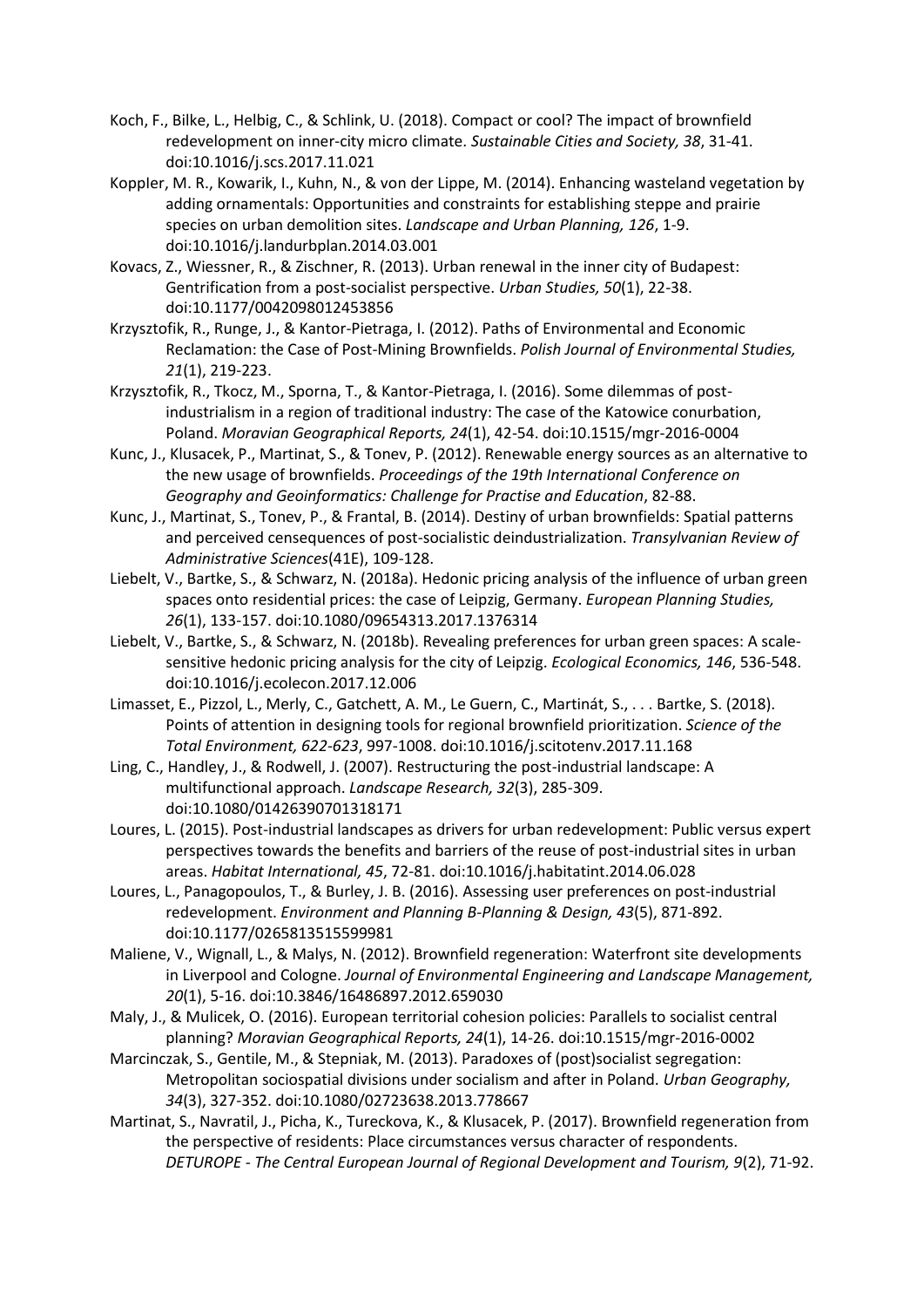- Meyer, P. B., & Lyons, T. S. (2000). Lessons from private sector Brownfield redevelopers Planning public support for urban regeneration. *Journal of the American Planning Association, 66*(1), 46-57. doi:10.1080/01944360008976083
- Mihaescu, O., & Vom Hofe, R. (2012). The impact of brownfields on residential property values in Cincinnati, Ohio: A spatial hedonic approach. *Journal of Regional Analysis and Policy, 42*(3), 223-236.
- Moss, T. (2003). Utilities, land-use change, and urban development: brownfield sites as 'cold-spots' of infrastructure networks in Berlin. *Environment and Planning A, 35*(3), 511-529. doi:10.1068/a3548
- Nastran, M., & Regina, H. (2016). Advancing urban ecosystem governance in Ljubljana. *Environmental Science & Policy, 62*, 123-126. doi:10.1016/j.envsci.2015.06.003
- Nekolova, J., Hajek, O., & Novosak, J. (2016). The location of economic activities in a post-communist city: Twenty years of landuse change in the Ostravametropolitan area (Czech Republic). *Transformations in Business & Economics, 15*(3C), 335-351.
- Nordh, H., & Ostby, K. (2013). Pocket parks for people A study of park design and Use. *Urban Forestry & Urban Greening, 12*(1), 12-17. doi:10.1016/j.ufug.2012.11.003
- Peattie, K., & Peattie, S. (2009). Social marketing: A pathway to consumption reduction? *Journal of Business Research, 62*(2), 260-268. doi:10.1016/j.jbusres.2008.01.033
- Peschardt, K. K., & Stigsdotter, U. K. (2013). Associations between park characteristics and perceived restorativeness of small public urban green spaces. *Landscape and Urban Planning, 112*, 26- 39. doi:10.1016/j.landurbplan.2012.12.013
- Pizzol, L., Zabeo, A., Klusacek, P., Giubilato, E., Critto, A., Frantal, B., . . . Bartke, S. (2016). Timbre Brownfield Prioritization Tool to support effective brownfield regeneration. *Journal of Environmental Management, 166*, 178-192. doi:10.1016/j.jenvman.2015.09.030
- Raco, M., & Henderson, S. (2006). Sustainable urban planning and the brownfield development process in the United Kingdom: Lessons from the Thames Gateway. *Local Environment, 11*(5), 499-513. doi:10.1080/13549830600853098
- Raco, M., Henderson, S., & Bowby, S. (2008). Changing times, changing places: urban development and the politics of space - time. *Environment and Planning A, 40*(11), 2652-2673. doi:10.1068/a4073
- Rall, E. L., & Haase, D. (2011). Creative intervention in a dynamic city: A sustainability assessment of an interim use strategy for brownfields in Leipzig, Germany. *Landscape and Urban Planning, 100*(3), 189-201. doi:10.1016/j.landurbplan.2010.12.004
- Reisinger, A., Kecskés, P., & Czakó, K. (2017). Services of economic development organisations in Győr. *DETUROPE - The Central European Journal of Regional Development and Tourism, 9*(3), 85-99.
- Rink, D., & Arndt, T. (2016). Investigating perception of green structure configuration for afforestation in urban brownfield development by visual methods-A case study in Leipzig, Germany. *Urban Forestry & Urban Greening, 15*, 65-74. doi:10.1016/j.ufug.2015.11.010
- Rizzo, E., Pesce, M., Pizzol, L., Alexandrescu, F. M., Giubilato, E., Critto, A., . . . Bartke, S. (2015). Brownfield regeneration in Europe: Identifying stakeholder perceptions, concerns, attitudes and information needs. *Land Use Policy, 48*, 437-453. doi:10.1016/j.landusepol.2015.06.012
- Siikamaki, J., & Wernstedt, K. (2008). Turning brownfields into greenspaces: Examining incentives and barriers to revitalization. *Journal of Health Politics Policy and Law, 33*(3), 559-593. doi:10.1215/03616878-2008-008
- Simis, M., Awang, A., & Arifin, K. (2016). From Ex-landfill to Public Park: Impact on local community's quality of life and living environment. *Procedia-Social and Behavioral Sciences*, *222*, 763-771. doi:10.1016/j.sbspro.2016.05.157
- Soga, M., Yamaura, Y., Aikoh, T., Shoji, Y., Kubo, T., & Gaston, K. J. (2015). Reducing the extinction of experience: Association between urban form and recreational use of public greenspace. *Landscape and Urban Planning, 143*, 69-75. doi:10.1016/j.landurbplan.2015.06.003